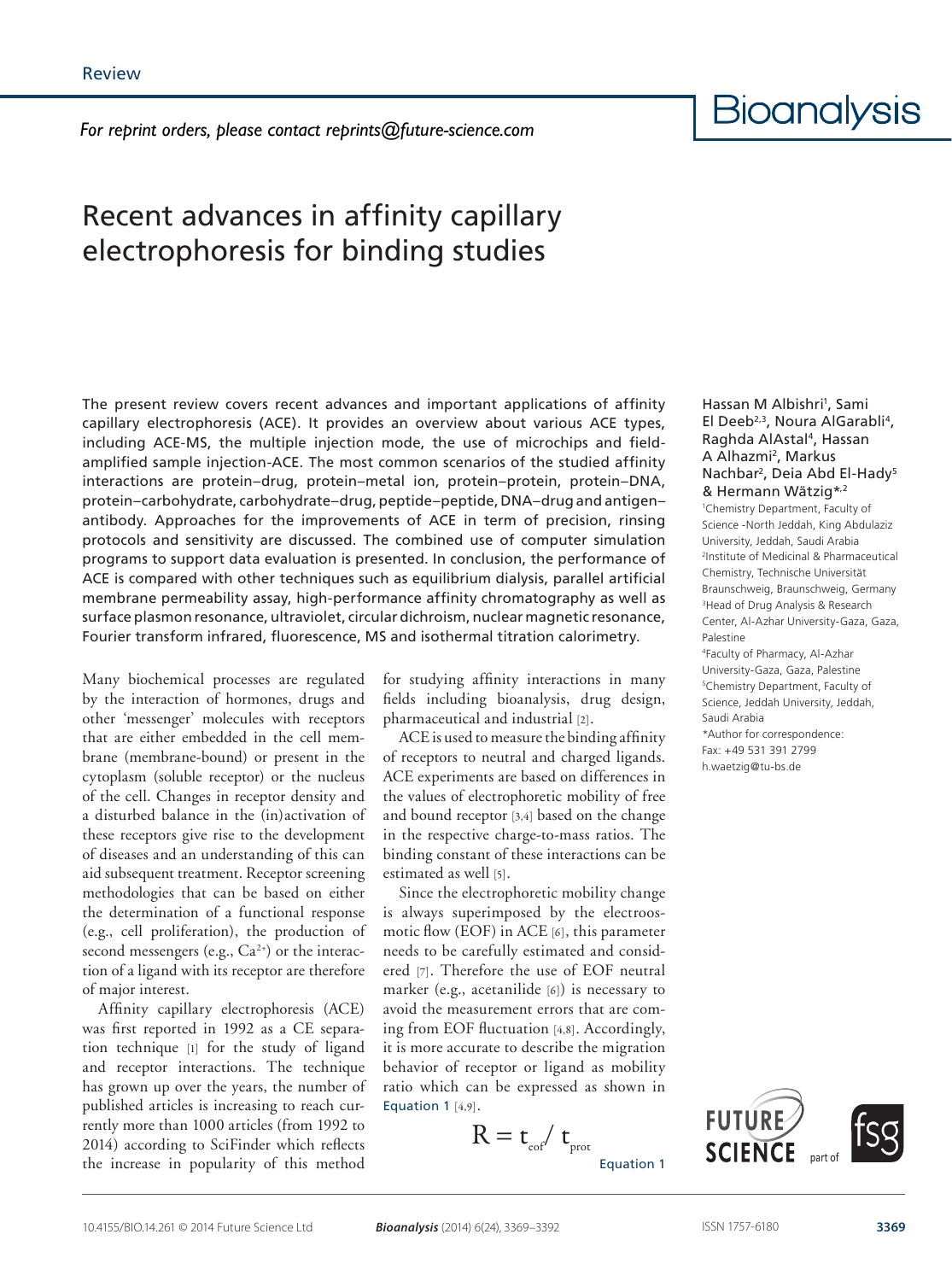## Key term

Circular dichroism: Differential absorption of left and right circularly polarized light.

Where R refers to mobility ratio, *t eof* is the migration time of acetanilide (neutral marker), *t prot* is the migration time of the receptor (e.g., protein).

Moreover, the conformational change of a target protein after binding with a given ligand is also observed as change in peak shape [10] as shown in Figure 1 for the study of β-lactoglobulin metal ion interaction.

Using this parameter, now confidence intervals can be estimated to understand if a ligand–receptor interaction is significant or not (Equation 2):

$$
cnf ((Ri - Ri)/ Ri) =
$$
  

$$
((Ri - Ri)/R) \pm (ta2,ni+n2-2 \cdot \hat{\sigma}_{total} \cdot \sqrt{\frac{2}{n_{1}+n_{2}}})^{/R_{i}}
$$

Equation 2

 $R_i$  and  $R_f$  are the mobility ratio with and without ligand addition, respectively,  $n_1$  and  $n_2$  are the two series with same data numbers of  $R_i$  and  $R_f$ . The value n<sub>1</sub>+n<sub>2</sub><sup>2</sup> represents the degrees of freedom, *total* σ is the total standard deviation. If the ΔR/*R<sub>f</sub>* value exceeds 0.01, the interaction is often significant [4].

Additionally, ACE can be used to calculate the binding constant of receptor–ligand interaction by analyzing data using either one of four mathematical plotting models [4,6]: the linear regressions (x-reciprocal, y-reciprocal, double-reciprocal) and the nonlinear regression. Linear regression is commonly used when receptor and ligand bind at 1:1 ratio [10]. However, this 1:1 binding stoichiometry is not common since most of the bimolecular interactions exhibit multiple binding sites. Thus it is considered best and most accurate to analyze the data by nonlinear regression [6].

ACE can be conducted in three modes, which are chosen related to the kinetics involved. Fast, intermediate and slow kinetics have been observed, although the fast kinetics (complete equilibrium within milliseconds) clearly dominate.

The first mode is referred to as pre-equilibrium [9] (also called nonequilibrium electrophoresis of preequilibrated sample mixture [2]). In this mode, the two species receptor and ligand are premixed in the sample vial before electrophoresis [1,2]. This mode requires the kinetics data of interaction (association constant  $K_{on}$  and dissociation constant  $K_{off}$ ) [1,9] in order to be able to investigate complex formation. It is, for example, suitable for analysis of DNA-related interactions (DNA with protein or small molecules) [1].

The second ACE mode is referred to as dynamic equilibrium [1,2], also called mobility shift [9]. In this mode one of the analysis species is located in the sample solution and the other in the electrophoresis separation buffer. The interaction then occurs during their contact inside the capillary, thus this mode is only useful for studying interactions with fast kinetics [1,2].

The third ACE mode is referred to as immobilized selectors, here the ligand is fixed to the capillary wall and the receptor pass through in the solution [1]. This type is called electrokinetic affinity chromatography [2].

Since all human physiological functions and pathological disorders depend on the interactions between receptors, enzymes, transporter proteins and nucleic acids with various numbers of ligands [1], it is very important to study these interactions for drug discovery and development, pharmacodynamics, pharmacokinetics and drug interactions. This increases the need for fast, sensitive and precise methods of analysis [2]. ACE is continuously developed in order to be able to employ this technique rapidly and precisely for different binding



**Figure 1. Electropherograms presenting peak shape changes and sample heterogeneity of** β**-lactoglobulin through metal ions. (A)** acetanilide and β-lactoglobulin without barium chloride (solid line), acetanilide and β-lactoglobulin with 250 μM barium chloride (dashed line). **(B)** Acetanilide and β-lactoglobulin without calcium chloride (solid line), acetanilide and β-lactoglobulin with 250 μM calcium chloride (dashed line). Reprinted with permission from [10] © John Wiley & Sons (2013).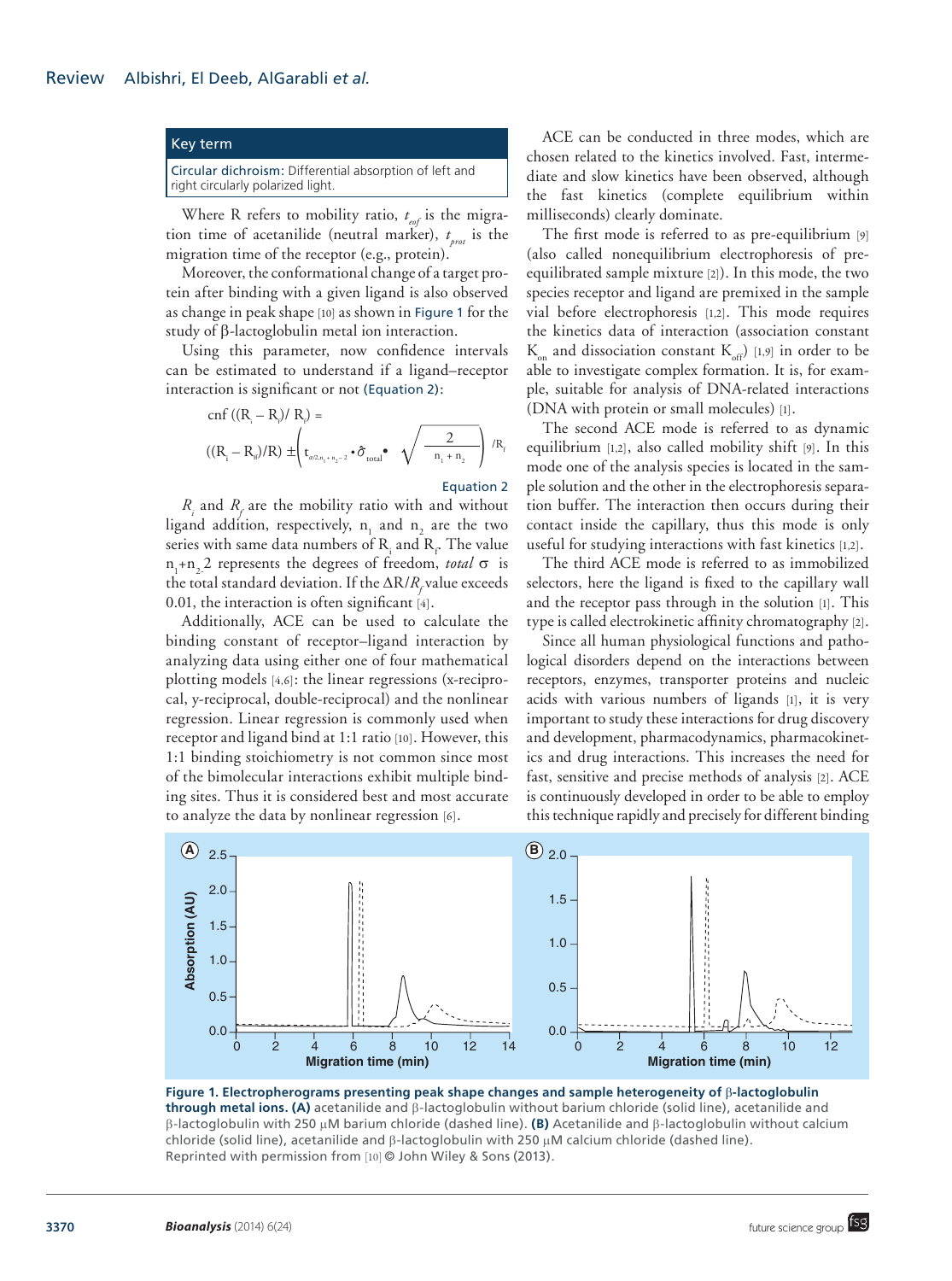studies [4]. Despite the presence of many techniques to study affinity parameters such as MS [11], nuclear magnetic resonance (NMR) [12], spectometry [13], Stop-flow [14] and HPLC [15], ACE offers advantages over the other techniques as we will comprehensively discuss in the next sections. ACE only requires a very small sample amount, provides high speed of analysis [16,17] and high efficiency [2], in addition to good precision [9], high selectivity and low cost [16]. In particular, the possibility to directly inject impure samples [4,6] and the ability to study mixtures of analytes in the same solution [18] facilitate the analysis of biological samples.

## **Application fields**

ACE is currently applied in multi-disciplines, thus many ACE models are used to accommodate for each discipline, including partial filling ACE, frontal analysis, multiple injection affinity CE, pressure-mediated ACE, microchips ACE, dynamic ligand exchange ACE, etc. In the following subsection, the most common scenarios of receptor and ligand interactions are presented.

#### Protein–drug interactions

The behavior of a drug during its life cycle inside the body is attributed to its interaction with various body proteins, starting from association with plasma proteins, binding to its target receptor to give the desired pharmacological response and finally termination of its action under the influence of metabolizing enzymes. In pharmaceutical and medical research, study of such interactions plays an important role in the discovery and development of new drug substances [5,19].

Over the last two decades, ACE has been extensively used in this field because it has many advantages over the other alternative methods. ACE can be applied with the aim of measuring the affinity and the binding constant  $K_{b}$  between the drug and the associated protein, determination of the rate constant of association  $(K_{on})$ and dissociation  $(K_{\alpha\beta})$  and investigation-binding stoichiometry. The knowledge of these three points is essential for evaluation of drug affinity and understanding its mechanism of action once bonded to the receptor [19,20].

Moreover, ACE has been used as a physicochemical tool to demonstrate binding properties of the physical interactions including the strength of the interaction and to estimate the overall charge of the complex formed [4,21]. ACE was also used in combinatorial studies to find a lead compound by screening a library of candidates at the same time [19,20].

## Protein–single drug

More than 1000 articles have been published since the year 2000 (as estimated by SciFinder) showing the use of ACE for the estimation of binding constants between various drugs and a number of body proteins [22,23]. The first model system used carbonic anhydrase (CA) as the receptor protein and aryl sulfonamide as the binding ligand [20]. Aryl sulfonamides are neutral molecules of low molecular weight: when they interact with the protein, they cause minor changes in net charge that cannot be detected by simple methods. Competitive ACE is a suitable method to estimate the binding constant in such a situation. The idea depends on generating a competition between the small neutral ligands and another charged ligand with known affinity to that protein [20]. In one example, competitive binding assays used a flowthrough partial filling ACE (FTPFACE) to estimate the  $\mathrm{K}_\mathrm{b}$  of CA–aryl sulfonamide complex [23]. A sample of CA and aryl sulfonamide with two standards was initially prepared and allowed to pass through a capillary partially filled with negatively charged ligands. A new complex is formed between CA and the negatively charged ligands, causing changes in the relative migration time of the complex [23]. For many other examples, see [24].

To increase the sensitivity of ACE methods, coupling with more sensitive detectors can be highly valuable. For example as in the case of high binding constants  $(> 10<sup>5</sup>/M)$  as the binding of trimethylin to human serum albumin (HSA), ACE was coupled with inductively coupled mass spectrometry (CEICPMS) [21]. For lower values of  $\mathrm{K}_{_{\mathrm{b}}}$  (<10<sup>5</sup>/M), ACE was coupled to a high sensitivity cell (capillary with increased light path length at the detection window) as in binding of retinoic acid with HSA and bovine serum albumin (BSA) [22]. However, the selection of detector is not only influenced by binding strength but also other issues like the lack of chromophore part in receptor for UV absorption.

Zhang *et al.* used ACE and fluorescence method to study the interaction of flouroquinolones (FQ) and HSA [25]. The results of both methods were congruent, but in ACE less FQ and HSA were consumed and no buffer modifiers were added. In a previous study on FQ interaction with BSA, UV-Vis absorption spectometry, fluorescence spectometry and circular dichroism spectometry were used [26]. Similar results were obtained showing that the secondary structure of BSA changed in the presence of FQ and that hydrophobic interactions strongly contribute in the interaction.

Liu *et al.* studied the interaction of kedarcin (potent anticancer antibiotic) with apoprotein. The results showed that by increasing the concentration of organic solvent, the affinity between kedarcin-chromophore and apoprotein decreased [19].

## Protein–enantiomeric drugs

The US FDA has put restrictions on marketing of enantiomeric drugs, ensuring the release of preparations that contain only the effective enantiomer. This step was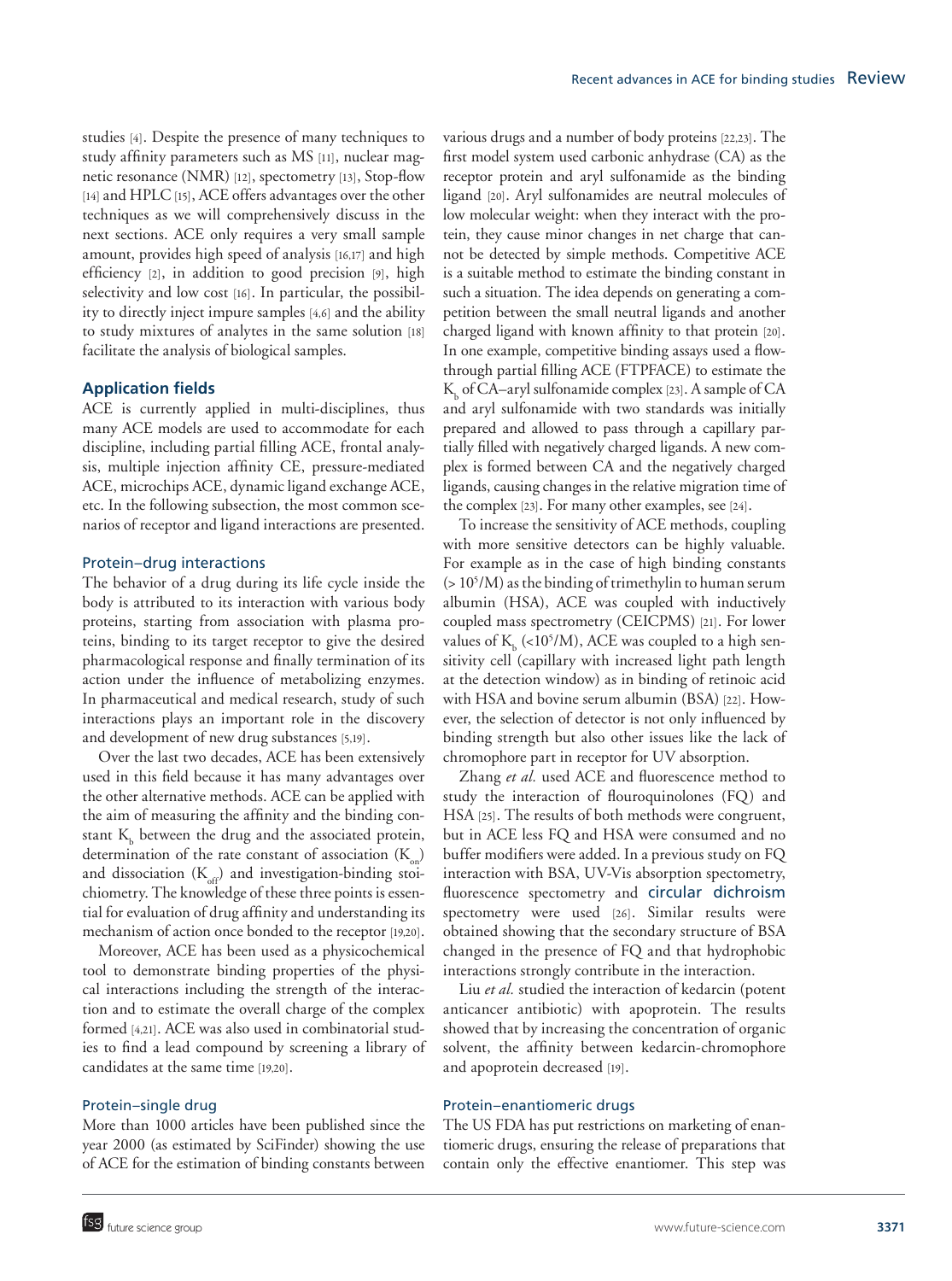adopted after encountering many problems due to the use of racemic forms of drugs containing both enantiomers. It is well known that often only one of the enantiomers is responsible for the pharmacological effect while the other one may cause undesirable side effects or even extremely hazardous teratogenic effects [20]. To lower the toxicity of drugs, several methods have been employed for enantiomeric characterization, including HPLC, capillary electrochromatography (CEC) and ACE [27].

ACE is a high selective method for chiral separation using various types of chiral selectors. For separation and determination of binding constants of enantiomers, ACE can be accomplished with partial filling technique using field-amplified sample injection [22]. The idea of separation depends on different affinities between the enantiomers and the chiral selector generating a disparity in electrophoretic mobility that finally results in separation [20]. By this method, not only separation of enantiomers is possible, but also their differences in binding affinity can be estimated by the respective mobility differences.

Different chiral selectors can be used, examples of these include cyclodextrins (CDs), chiral surfactants [27], antibiotics (vancomycin and restocetin are enantioselective due to their sizes and sterical arrangement of functional groups) [28], oligo- and poly-saccharides (chondroitin sulfate), proteins and peptides [27].

Most proteins exhibit a degree of enantiospecificity and can be used for enantiomeric separation. The use of proteins as selectors is expected to lower the sensitivity of the applied method due to high background UV absorbance. To overcome this, the partial filling technique can be used [29,30]. Examples of proteins that were successfully used in enantiomeric separations include HSA, BSA, streptavidin, α1-glycoprotein, egg white avidin [30], flavoproteins and various enzymes, including trypsin, cellobiohydrolase I and lyzozyme [31]. ACE is the preferred method when the chiral selectors are proteins, since immobilization of proteins is not needed which may alter their tertiary structures causing changes in the behavior of these proteins [31].

Using HSA as a chiral selector, M-Pla *et al.* studied the enantioselectivity of propranolol, ofloxacin and verapamil by ACE. The β-blocker propranolol has one chiral center, the S-enantiomer has greater activity (100-times) than the R-enantiomer [27]. Propranolol was separated by HAS and BSA, ofloxacin was separated only in the presence of BSA, while verapamil by HSA.

## Protein–multiple drugs

Co-administration of drugs may reveal another mode of protein–drug interactions in which more than one drug compete for the same target protein. Drug–drug interaction occurs when two drugs compete for the

same plasma protein, the same receptor or the same degradation enzymes. Protein bounded drug (A) is displaced by another drug (B) of higher affinity, thus causing an increase in the free concentration of drug A, possibly leading to more toxic effects. ACE can be used to predict the drug behavior and the possible drug interactions that may occur.

Li *et al.* used ACE to measure the binding constants and to study the competitive binding properties of ibuprofen and salicylic acid when they interact with serum albumin (BSA or HSA). Borate buffer solution ( $pH = 8.5$ ) containing different concentrations of serum albumin  $(0-20 \mu M)$  was incorporated into uncoated fused silica capillary. Results showed that ibuprofen has higher affinity than salicylic acid toward the protein and can displace it from its low and high affinity binding sites [32].

Another method called vacancy ACE (VACE) was used for the study of competitive interaction of coadministered drugs toward a given protein. Initially, a solution containing buffer, protein and drug is introduced in to the capillary that causes high detector signal. When a neat buffer is injected and the voltage is applied, two negative peaks (vacancies) will appear in the electropherogram, these belong to the protein and the drug. They appear as vacancies due to local deficiency of the free protein and drug, respectively. Changes in the concentration of protein and drug will lead to corresponding changes in AUC, while any changes in migration time are correlated to the degree of complexation [5]. Erim and Kraak used VACE successfully to study the displacement of warfarin from BSA by furosemide and phenylbutazone [33].

ACE can also be applied in combinatorial library screening where a group of compounds are tested together instead of testing them one by one, to reveal their binding affinities toward one of the targets (mainly proteins) in a way that saves time and costs. In drug discovery research, coupling of ACE with mass spectometry is valuable for screening of such libraries [19]. The wide range of genomic sequence opens up prospects for identification of more and more of potential antimicrobial targets, examples including virulence gene products, membrane transporters, cofactor biosynthesis, chorismate biosynthesis and fatty acid biosynthesis [34].

High-throughput ACE has also been used to identify hits that can bind to YihA (a novel antimicrobial target against tenacious strains of bacteria like methicillinresistant *Staphylococcus aureus* [MRSA]) [34]. When a ligand is allowed to pass through a capillary filled with a solution of the target, it will impart a change in mobility due to changes in the charge or the conformation. Custom software detect ACE migration changes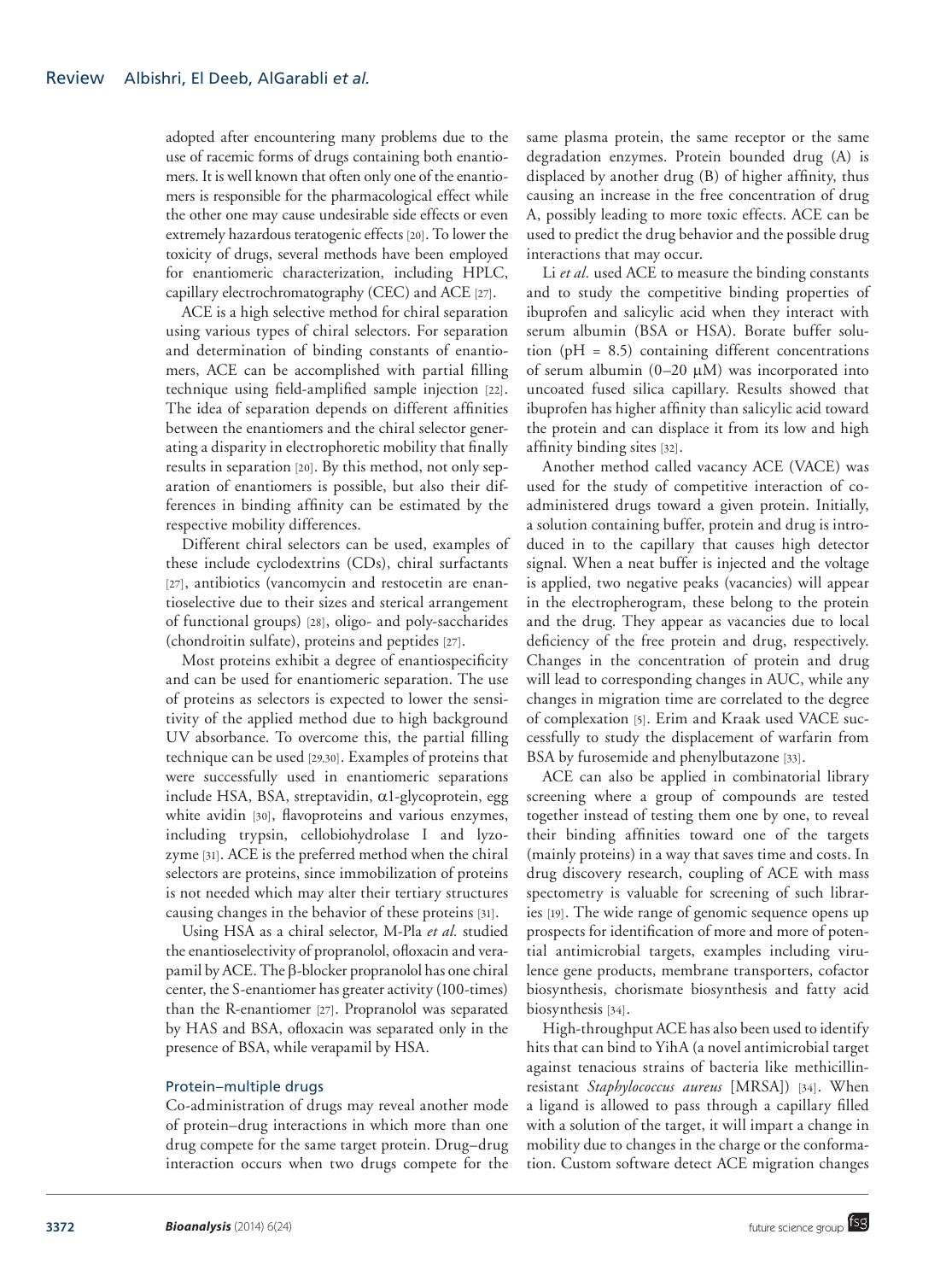and mark the compound as a hit [34]. Hits are classified as weak binders ( $K_d \ge 100 \mu M$ ), moderate binders ( $K_d \ge 10 \mu M$ ) and strong binders ( $K_d \ge 10 \text{ nM}$ ). Binding interactions of the target or ligand can be detected at low concentrations by using laser-induced fluorescence (LIF). A library of 44,440 compound was screened to identify if these compounds have binding activity against the target protein (YihA).

## Protein–metal ion interactions

It is well known that a third of all known proteins are metalloproteins, this means: various metal ions contribute to their vital function in living organisms [35,36]. The metal ions have different functions, but many of them have catalytic role and can activate many enzymes [37–39]. Some metal ions (copper and zinc) may also contribute to the mechanism of several diseases like Parkinson's disease, Alzheimer's disease and cancer [10].

Protein–metal ion interactions may occur during transport and storage of these metals as transferrin (Fe<sup>3+</sup> transport), ceruloplasmin (Cu<sup>2+</sup>transport) and metallothionin  $(Zn^{2+})$  storage) [40]. ACE has been widely used to identify the interactions between proteins and charged ligands including metal ions, cationic pharmaceuticals and anions [9–10,41].

When a charged ligand binds to a given protein, it will alter the electrophoretic mobility of that protein. Other changes in mobility may result from fluctuation in the EOF due to adsorption of proteins and cations to the inner capillary wall. The use of neutral markers and mobility ratios is essential to compensate for such changes of the EOF [4]. Another important issue is to preserve the protein's structure and to prevent its aggregation or denaturation [10,41]. The native and denatured form of a protein can be easily distinguished through the change in mobility and peak shape [42].

Changes in the protein stability during analysis contribute to inaccurate results, if one salt changes, this may alter the protein binding properties resulting in significant errors. Any changes in protein surrounding environment appears as a change in the charge, the size or the conformation of that protein [10,41]. Various factors affect the stability of the protein including the pH of the media, ionic strength and the concentration of the organic solvent. Extreme values of these factors may completely destabilize the protein [41].

For example, changes in the pH of the surrounding environment may alter the size of BSA. Dimers of BSA are found at low pH, at high pH little peak broadening occurs, while at neutral pH, the radius of BSA decreases. Strong hydrogen bonding between water molecules and the surface of protein will cause a change in protein size [10]. Various methods were used to detect the changes in the hydrodynamic radius of proteins including dynamic light scattering, pulsedfield gradient NMR or atomic force microscopy [10,41].

Addition of amino acids like arginine or lysine can often prevent protein aggregation [10]. Optimization of separation conditions for each method reduces the errors resulting from alteration in any of the previously mentioned parameters [4,10,41].

## Protein–metal cations

For each protein there are many binding sites for different metal ions. More than one amino acid is required for binding these ions, resulting in different interactions with unequal strength. ACE detects changes in the electrophoretic mobility of the protein that result from changes in the charge-to-mass ratio when binding additional ions. These changes appear in the electropherogram as a shift in the migration time of the protein peak [10]. Other changes in the protein may cause a change in peak shape due to conformational change [41].

Redweik *et al.* studied the binding of metal ions  $(Ni^{2+}, Ba^{2+}, Mn^{2+}, Ca^{2+}, Cu^{2+})$  to ovalbumin, β-lactoglobulin and BSA [10]. For a given concentration, the ionic strength was the same for each metal ion solution.

Proteins have unspecific metal binding sites, so they can bind several ions. The overall protein charge is the main motivator for its mobility. Protein mobility is attributed mainly to the changes in the overall charge after binding to a metal, not to the mass. In most cases, the interaction between proteins and metal ions results in longer migration time and subsequent reduction in mobility ratio. These were unexpected results, because when cations are added to proteins, the normal expected result is to make proteins less negative which leads to a decrease in migration time. However, the observed extended migration times was due to increasing negativity of the protein that can be attributed to the formation of further complexes. For example, binding of metal ions to thiol groups of cys66 and cys160 of β-lactoglobulin, primarily, thiol groups are deprotonated before binding to metal ions, then the complex formed will bind to other anions that increases the negativity of  $β$ -lactoglobulin [10,41].

It is worth noting that, not only thiol groups, also the amide nitrogen of the backbone can be deprotonated before binding some transition metals. The capillary length has an obvious impact on the mobility shift of a protein after binding metal ions. This is attributed to the various interaction times within different capillary lengths. AlHazmi *et al.* found that the strength of interactions between the proteins BSA and ovalbumin and the ligands  $Ni^{2+}$  and  $Ba^{2+}$  have been decreased when the capillary length is decreased [4]. Therefore,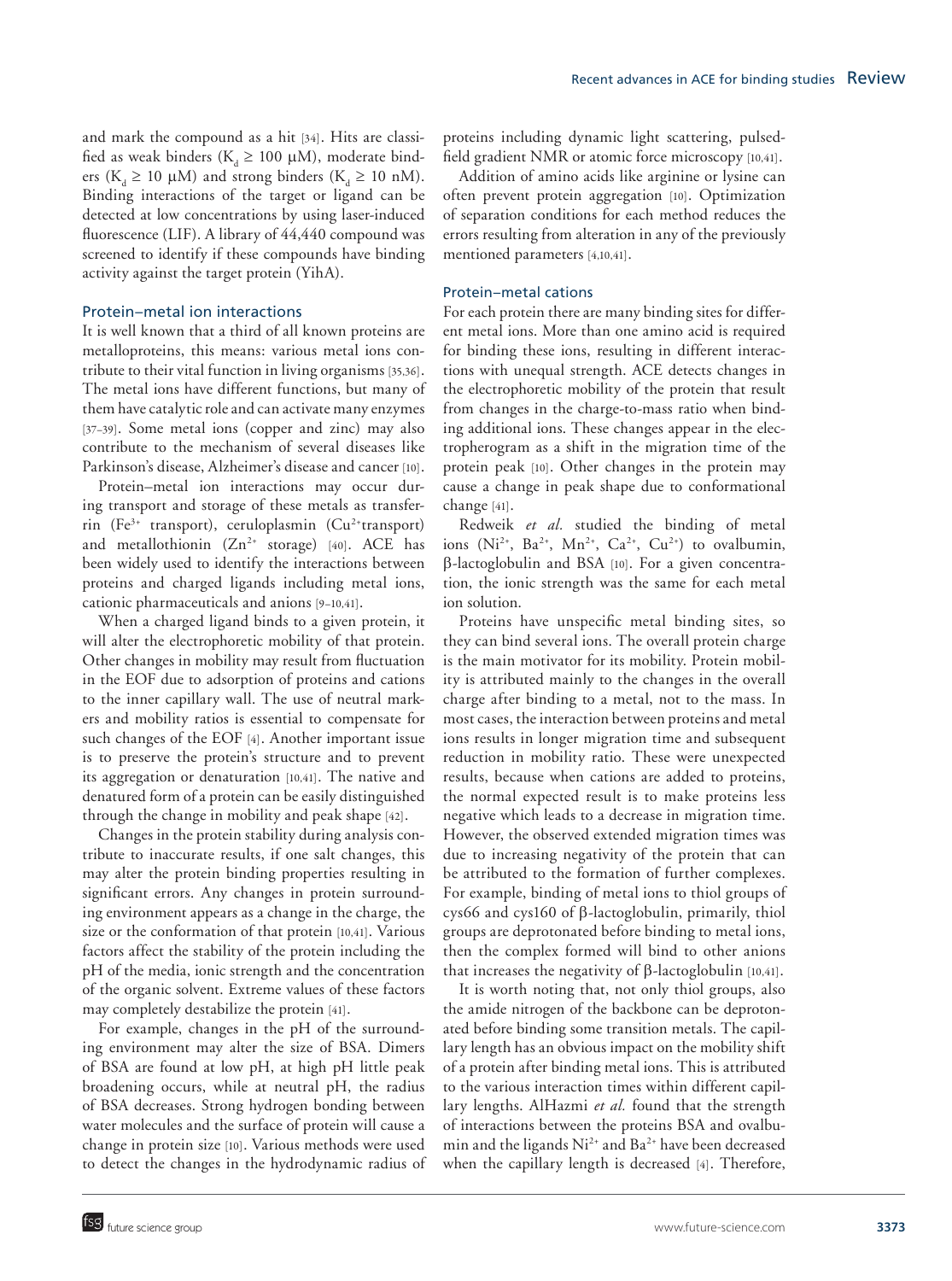decreasing the sample concentration could compensate the loss in interaction time [4].

## Protein–anions

Several techniques are used to study interaction between anions and proteins including HPLC, dynamic light scattering, isothermal titration calorimetry and Fourier transform IR spectometry. ACE is a useful tool here as well, studying the interactions of various anions as in the cellular environment (phosphate, succinate and acetate) or in pharmaceuticals like aspirin and ibuprofen that present as anions of acetyl salicylate and iso-phenylpropionate, respectively at physiological pH. Xu *et al.* studied the anions succinate (important in citric cycle), glutamate (neurotransmitter), phosphate, acetate, nitrate, iodide, thiocyanate and pharmaceuticals (SA, aspirin and ibuprofen) binding to BSA, β-lactoglobulin, ovalbumin, myoglobulin and lyzozyme performing both mobility shifts and prequilibrium ACE modes [9]. The different anions exhibited different effects on the selected proteins. Since proteins under nondenaturating conditions exist in equilibrium between (almost two or three) different forms of monomer, dimer, trimer, octamers or even dodecamers, different anions could shift this equilibrium toward different forms as monomer-dimer, monomer-dimer-trimer or many other forms. These different forms showed different changes in their charge-to-mass ratio that results in different mobility shifts. Chaotropic anions (Cl-, Br-, I-) were also investigated, but no significant changes in proteins mobility were observed [9].

The overall interaction strength was lower for anions than for cations, which was not surprising for originally negatively charged proteins. However, these weak but significant interactions of anions can still have an important meaning, since these anions are often present in high concentrations within biological systems [9].

#### Other applications

Since ACE technique is characterized by ease of performance, low sample consumption, no necessity of sample purity and rapid analysis time, it is widely used in other applications including protein–protein interactions, protein DNA, protein–carbohydrate, peptide–peptide, DNA–dye, carbohydrate–drug and antigen–antibody interactions.

#### Protein–protein interactions

This type of interaction is of essential importance in many biological processes as in signal transduction pathways. Taga *et al.* studied the interaction between transferrin (TF), the protein which is responsible for iron transport and human serum proteins (albumin and  $\alpha$ -globulin) [43]. Results detected at 200 nm showed that TF did not cause changes in migration time of these proteins. It is worth noting that peptide bonds between amino acid residues absorb at around 200 nm, whereas aromatic ring residues absorb at higher wavelength (280 nm). Thus the detection wavelength is more selective in principle at 280 nm. However, this wavelength also requires higher sample concentrations, which in turn make more contaminants visible. This is because TF has sialic acid residue that prevents its binding to proteins. The method was repeated using de-sialyated TF (obtained by sialidase digestion under slightly acidic conditions). Now a significant change in migration time of  $\alpha$ -globulin was detected. In an attempt to investigate the effect of iron (II) that is present in TF, they used apo-TF and de-sialyated apo-TF, changes in migration time were obtained as well, but  $K_{a}$  values were reduced emphasizing that iron participate in binding of the proteins [43].

#### Protein–DNA interactions

Gene expression, DNA replication, transcription, recombination and repair of damaged DNA can be classified as DNA interactions [23,44]. Various types of cancer and heritable diseases can result from mutations in DNA, thus it is important to study these interactions [5]. The traditional method used for DNA separation is capillary gel electrophoresis which separates nucleic acids according to their size. Furthermore, gel-free ACE methods can be used to separate nucleic acids in free solutions [5,45], measuring mobility shifts and determining the extent of complexation between protein and DNA [44].

ACE is a useful approach for quantitative assessment of protein–DNA interactions, in order to understand transcription as a first step in cellular function and study gene regulation [44]. IR spectometry is usually used in addition to demonstrate conformation and the binding of biomolecules and drugs to proteins, DNA and RNA.

Malonga *et al.* used ACE-UV/Vis and FTIR spectroscopic methods to study the interaction between calf thymus DNA and HSA (a major target for DNA binding), measured the binding constant and characterized the biopolymer secondary structure in DNA–HSA complex [44] under physiological conditions. Results of FTIR analysis showed that the interaction occurs through the guanine carbonyl bases of HSA and the backbone phosphate of DNA, no changes observed in the secondary structure of HSA (remain stable) while DNA structure show minor changes upon binding.

Zou *et al.* used ACE coupled with LIF to study binding stoichiometry and specific recognition between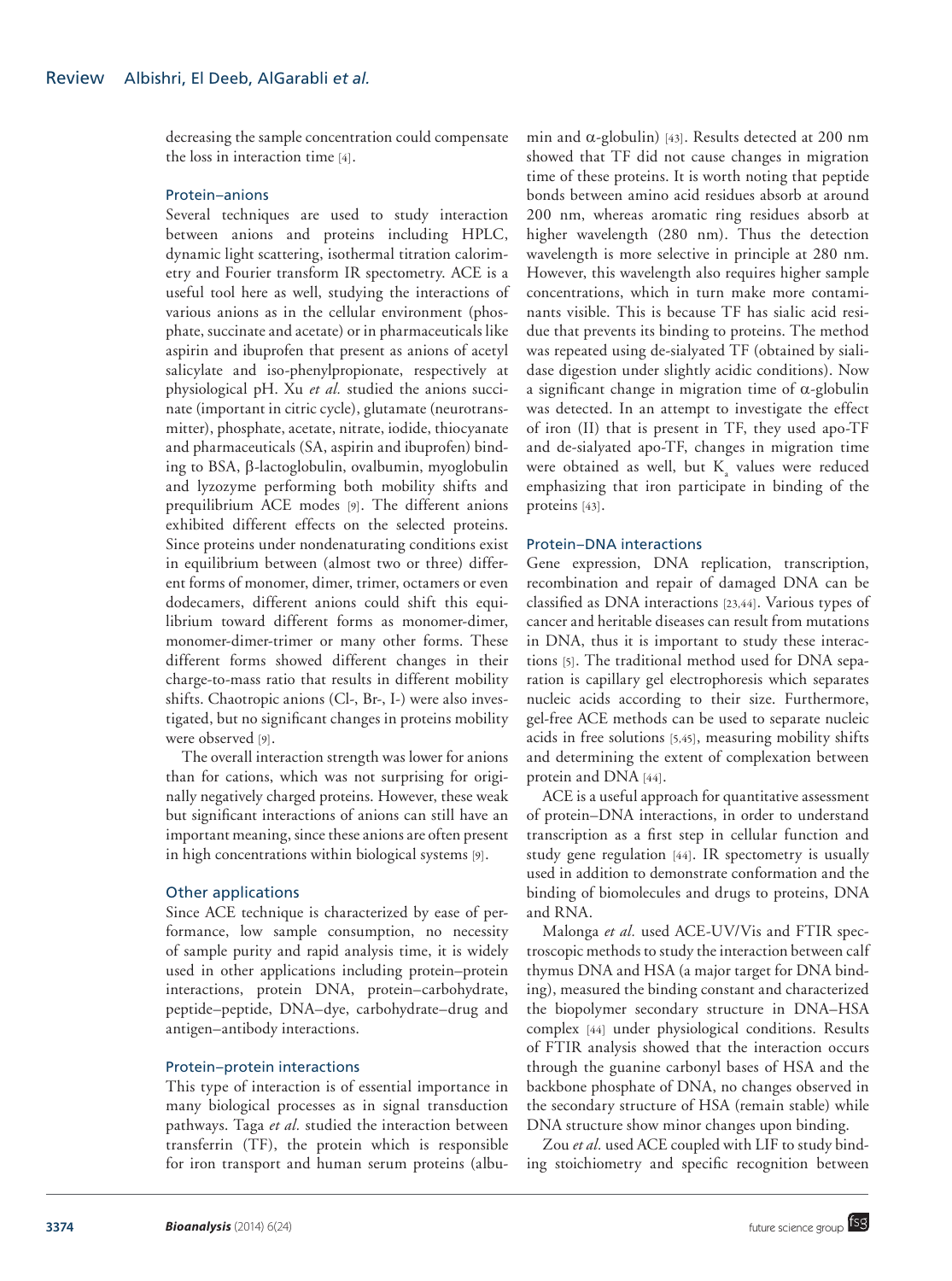methyl CPG-binding domain (MBD2b) protein and methylated DNA an interaction which is involved in gene transcription [46].

The binding stoichiometry of the protein depends on DNA length, as the length of both methylated and unmethylated DNA increases the complex formed will increase too. However, a decrease in the dissociation constant of the complex will be more significant in methylated form of DNA. More than one protein (up to 4) can bind to one DNA molecule; each protein can bind up to 20 nucleotides in DNA molecule. When multiple proteins bind the same DNA molecule, the specific recognition of the protein to the methylated form of DNA will be decreased. Binding stoichiometry of 1:1 has higher affinity toward methylated DNA (form more stable complexes) while complexes with unmethylated DNA dissociate rapidly.

Higher binding stoichiometry will enhance nonspecific interactions with unmethylated DNA as a result of electrostatic interactions between positively charged residue of the protein and the phosphate backbone of DNA.

In another work Shen *et al.* used affinity probe capillary electrophoresis coupled with LIF to study the interaction of recombinant erythropoietin-a (used in treatment of anemia) and fluorescently labeled specific ssDNA aptamer [47].

## Protein–carbohydrate interactions

These interactions are essential for growth control, cell adhesion, cell differentiation [7], apoptosis, fertilization, cell proliferation and morphogenesis [48]. Moreover, they have a critical role in various diseases and physiological disorders like autoimmune diseases, viral infection, inflammation [10], parasitic infection and tumor metastasis [48,49].

Gotti *et al.* used ACE to determine the correlation between binding constant and heparin HS (anticoagulant, highly sulfated glucosaminoglycan) structure or its biological activities when it binds to the serine proteinases antithrombin (III) (AT) [50]. In this study, PVA-coated capillaries were used, employing various concentrations of heparins from different origins (porcine, bovine and ovine mucosa). The heparins were introduced in the background electrolyte and a sample of AT was allowed to pass through the capillary in physiological conditions. Results showed that the complex formed has lower migration time than the free AT and the AT peak appeared later using a high concentration of heparin sulfate, thus confirming the presence of interaction between AT and HS. Heparin bound to the pentasaccharide-binding site, a specific binding site of the AT protein. Heparin sulfate has a higher dissociation constant than heparin since it lacks the sulfated pentasaccharide sequence. The measured binding constant indicated that the complex formed has *in vitro* activity as anti-factor Xa and IIa.

In a previous work, Varenne *et al.* used ACE to investigate the interaction of Fucoidan (anticoagulant-sulfated polysaccharide of marine algae) and antithrombin [48]. The binding stoichiometry for this interaction was 1:1. The dissociation constant was measured  $K_d > 1$   $\mu$ M confirming weak noncovalent interactions, the obtained results were the same when frontal analysis was applied as an alternative method.

Kuhn *et al.* studied lectin–sugar interactions which are involved in cell recognition, enhancing lymphocyte movement and plays a role at purification and localization of sugar-containing molecules such as glycoproteins, proteoglycan and glycolipids [49]. Lectin is a protein obtained from animals or vegetables and show high affinity to low molecular weight carbohydrate, for example, l-(-)-Fructose-1-phosphate. In this study, three peaks of lectin appeared, these peaks were altered by fructose complexation. Addition of calcium ions to the buffer enhanced complex formation with the three lectins. Another family of adhesion molecules (selectins) that bind negatively charged ligands were identified based on association constant determination. These selectins are essential for leukocyte binding to the endothelium at inflammatory sites [49].

#### Carbohydrate–drug interactions

ACE is a useful tool in characterizing the interaction of drugs with various carbohydrates, examples are the interaction of starch degradation products (maltooligosaccharide) and β-blocker propranolol. This interaction is the cause of transport retardation across lipid membranes [5]. Interactions with cyclodextrins are other examples of carbohydrate–drug interactions. Different forms of cyclodextrins can be used in pharmaceutical preparations for many purposes. They can form host–guest complexes (inclusion complexes) with many drugs to increase their water solubility, their stability or to obtain sustained-release preparations as for example with the interaction with ethylated β-CD. Lemesle-Lamache *et al.* applied ACE to determine binding constants for inclusion complexes of β-CD and ethylated β-CD (Et-β-CD) with the β2 agonist salbutamol [51]. Complexation between β-CD and salbutamol modifies the release pattern of salbutamol leading to a sustained-release formulation. With β-CD, the total release was achieved after 1 h, while it required 8 h in case of 6-Et-β-CD, 8 h is the time required to release only 20% of salbutamol from complexes with 10-Et-β-CD. The effect of several parameters including buffer pH, temperature, voltage and viscosity of solution on binding constants were studied.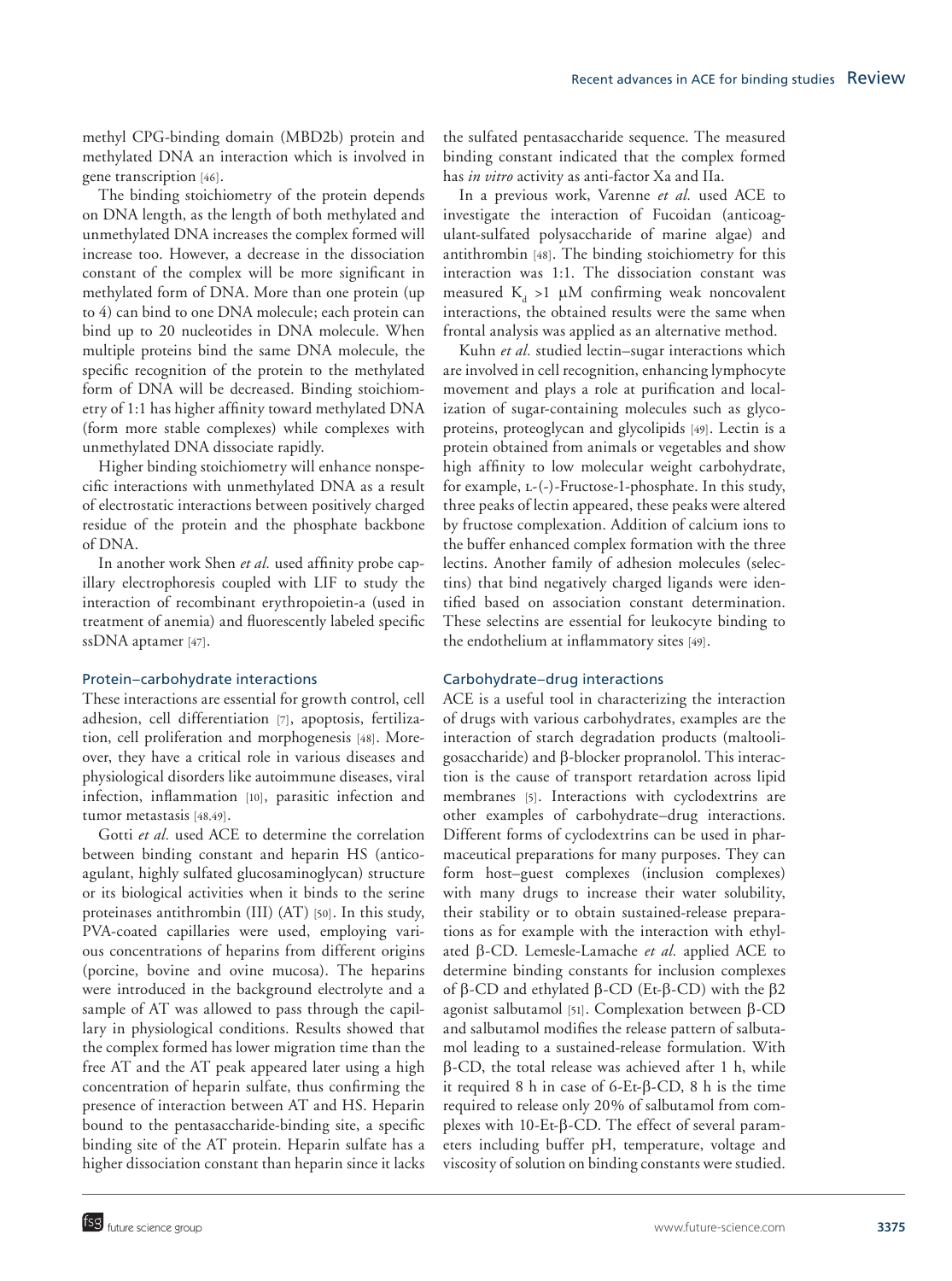By increasing the CD concentration, a reduction in both the electrophoretic mobility toward the anode and the EOF toward the cathode was observed due to increased solution viscosity. This increase in viscosity also resulted in a decrease in electrical conductivity. Results showed that salbutamol migrated with the velocity of EOF at pH 7.5–9.5, but salbutamol becomes anionic at pH >9.5. Thus the electrophoretic mobility toward the anode increased and the migration time also increased, at pH <7.5 salbutamol gained positive charge leading to enhanced migration toward the cathode. The applied voltage has little influence on the binding constant. Increasing the temperature showed slight increase in the binding constant. The salbutamol–β-CD interaction is weak and can be enhanced by the ethylation of CDs.

In another work, Darwish *et al.* studied the interaction between sugammadex (gamma CD) and penicillin by ACE. Sugammadex can form strong complexes with the muscle relaxant rocuronium, thus reverses its neuromuscular blocking effect after surgical operations. Coadministration of sugammadex and penicillins could attenuate the pharmacological effects of both drugs [51]. Mobility shifts appeared upon complexation of amoxicillin, ampicillin, oxacillin, dicloxacillin and azlocillin with host molecules, no complex formed between sugammadex and penicillin G or pipracillin. This variation in interaction between different penicillins and sugammadex is attributed to difference in structure of these penicillins, especially in the R side chain [52].

Danel *et al.* studied the complexation of risperidone (Risp) and 9-hydroxyrisperidone (9-OH-Risp), atypical antipsychotics with seven cyclodextrins (CDs) (native and hydroxypropylated [HP] CDs and methyl [Me]-β-CD) using ACE and NMR spectometry [53]. <sup>1</sup>H NMR spectometry showed 1:1 binding stoichiometry. ACE showed that the highest binding constants with β-CD and Me-CD, β-CD cavity size can fit with the analyte while  $\alpha$  and γ-CD cavities were not suitable for inclusion formation. Decreasing the hydrophobicity of analyte by 9-hydroxylation increased complexation.

#### Peptide–peptide interaction

Several articles reported the use of ACE to investigate the interactions between various peptides. The most tested peptides are the glycopeptide antibiotics [54,55]. Zavalenta *et al.* used multiple injection ACE to study the affinity and measure the binding constant of vancomycin, ristocetin and teicoplanin when interacting with the bacterial cell wall precursor terminus D-Ala-D-Ala [56].

Silverio *et al.* used on column ligand synthesis coupled with ACE to study the interaction between glycopeptides antibiotic (teicoplanin) and D-Ala-D-Ala terminus of bacterial cell wall precursor [57]. Results showed that teicoplanin has higher affinity to the D-Ala-D-Ala terminus than vancomycin. Colton *et al.* used ACE to screen small library of peptides that have affinities toward vancomycin [21]. Caladwell *et al.* developed an ACE method for screening peptides that can interact with extracellular binding domain of the erythropoietin receptor [58].

Heegard *et al.* used ACE coupled with laser-induced fluorescence to detect the mobility changes of the recombinant major histocompatibility complex II when it binds to a peptide fragment of influenza virus hemagglutinin [59].

#### DNA–drug interactions

These interactions are important in targeting tumor growth and various infectious diseases (bacterial, viral and fungal). He *et al.* studied the interaction between netropsin and a 14mer dsDNA by ACE and capillary zone electrophoresis (CZE) [60]. Netropsin is positively charged and found to cause reduction in charge-to-mass ratio of the negatively charged DNA. Increasing netropsin concentrations led to retardation in the migration of DNA, since the fraction of DNAnetropsin that contributed to the total dsDNA was increased. Van-der-Waals forces, electrostatic interaction, hydrogen bonding and hydrophobic interaction, all can share to some extent in the interaction between netropsin and DNA. The structural arrangement of DNA changed to be more fitted with the crescent shape of netropsin.

Other results showed that the use of CZE is preferred in studying such interactions, since fewer reagents are required. CZE showed larger binding constants than that obtained by ACE, since different quantitative models are used as the peak height. Different ranges of receptor-to-ligand ratios were obtained by the two methods, probably more investigation is required to judge which method is more accurate for this particular interaction.

#### Antigen–antibody interaction

ACE was successfully used in the characterization of antigen–antibody interactions (immune ACE [IACE]) [24]. Polyclonal and monoclonal antibodies as well as antibody fragments (Fab) were studied by ACE.

In 1994, Heegard was the first one to use ACE for the determination of the interaction between a monoclonal antibody and a negatively charged ligand phosphoserine [59]. Lin *et al.* studied the characterization of the polyclonal antihapten antibodies against haptens (dinitrophenols) [61]. At low hapten concentrations, one peak was obtained for the contribution of different antibodies, gradual split in the peak was obtained when the hapten existed in excess (32- to 1024-fold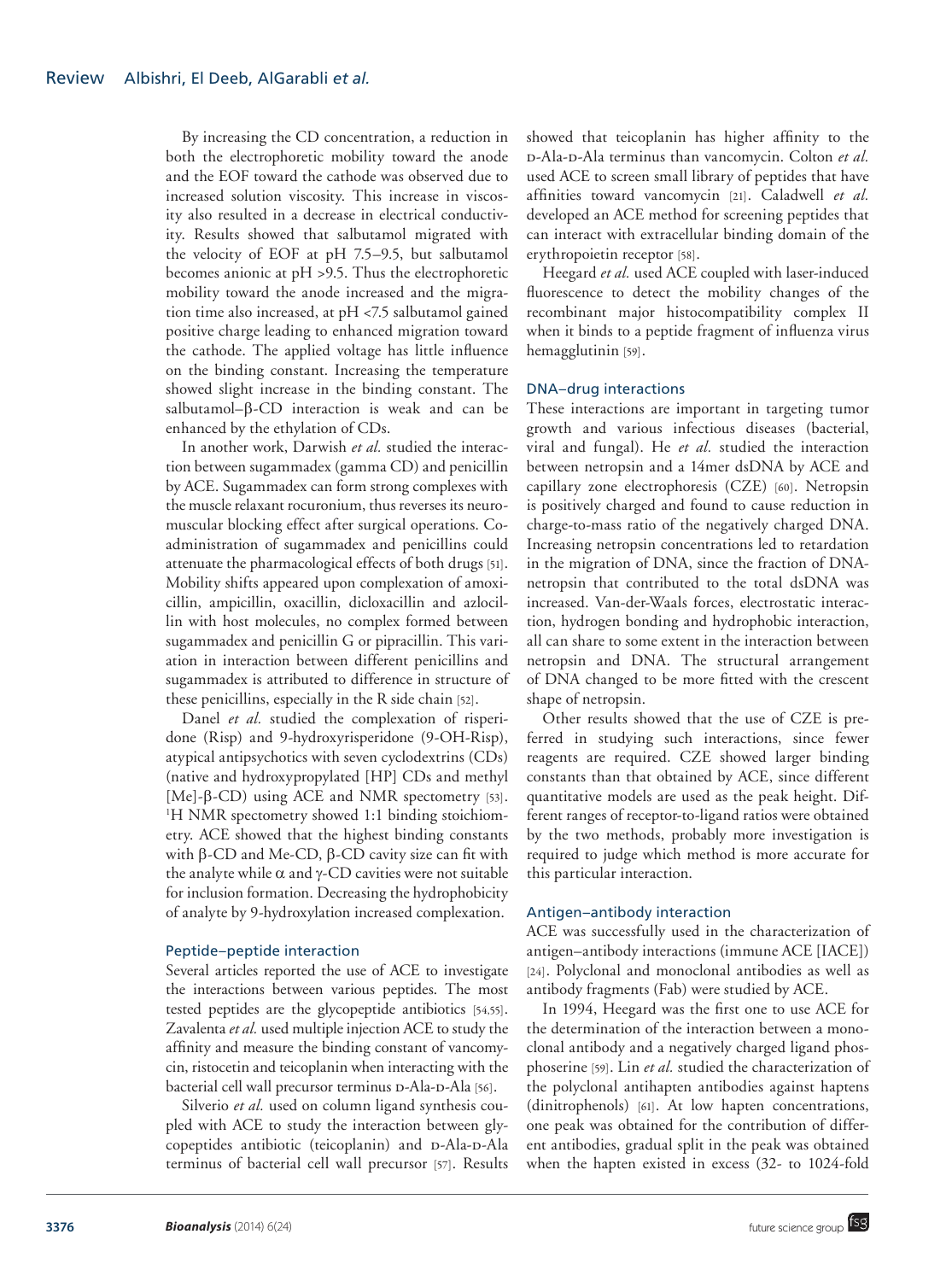molar excess of the initial concentration used). Results showed that all antibodies were of low-to-moderate affinity.

In a previous study, Lin *et al.* used ACE to determine the dissociation constant of phosvitin-antiphosphoserine (monoclonal antibody) [62]. The results obtained were close to those obtained by other methods as ELISA [62]. Guzman *et al.* used IACE in the determination of inflammatory biomarkers. Cytokines were investigated in the cerebrospinal fluid of a patient with head trauma, neuropeptides like substance P, vasoactive intestinal enzymes and calcitonine gene related peptide were also studied in addition to a cyclosporine A metabolite as biomarkers [63].

## **ACE technique improvement**

There has been many attempts to improve the conditions that give the best precision and sensitivity for ACE.

#### Improved precision

Precision is an important issue for each analytical technique. In ACE it depends on many factors, the main one being the stability of EOF (the EOF velocity may change as a result of receptor adsorption on the capillary surface, change in heat or use of high voltage [6] leading to false results). Precision can be improved by improving rinsing procedures, using the term mobility ratio to describe the mobility changes, acetanilide is usually used for this purpose because it is easily solubilized and remains neutral under the used conditions, control the protein concentration range, the temperature, the drug plug length and the applied voltage [6]. In 2010, AbdElHady *et al.* studied the effect of all the mentioned factors and developed a rinsing protocol that gave precision corresponding to an RSD of  $<5\%$  (for  $n = 300-600$ ). The effect of the applied voltage was also investigated at 5kV giving a precision of RSD = 1.53% and improved to be RSD  $= 0.48\%$  at voltage 20 kV [6]. As protein concentration increased, the viscosity of the buffer increased as well and the precision decreased (due to the change of migration time of the neutral marker). This was overcome by the use of mobility ratio as an expression to the change in migration time [6,22]. In 2012, Redweik *et al.* investigated the interactions of various metal and pharmaceutical ions with many proteins obtaining precise methods with RSD below 2 for 90% of the interactions and RSD below 1 for 79% of the interactions by the use of an appropriate rinsing protocol (described also in AbdElHady *et al.* [6]) and the use of mobility ratio [41]. In ACE experiments, joule heating is an important factor since the temperature affects the mobility of the analyte and the binding

equilibrium, and consequently affects the precision. Alhazmi *et al.* [4] investigated the effect of temperature on precision. Modern CE instruments reduce the generated heat by cooling systems for the capillary, but they differ in efficiency and in the percentage of capillary coverage. Until now there is no CE instrument which cooling system covers the whole capillary length. Flowing through the capillary, the sample will thus pass through different temperature areas (starting from hot inlet to the cold middle part and last to the hot outlet). Therefore the sample will undergo different interaction behaviors. In order to reduce this problem, Alhazmi *et al.* improved the precision by pushing buffer in the capillary directly after sample injection [4].

## Improved rinsing protocols

Regularly rinsing the capillary is essential to remove adsorbed proteins, in order to maintain a stable EOF and obtain a better precision. Originally, it can be achieved by flushing the capillary with 0.1 M NaOH before each sample injection [64]. Lloyd *et al.* flushed the capillary with a solution containing SDS. SDS binds to proteins and being negatively charged, it increases electrostatic distraction between the proteins and the negatively charged silanol groups at the fused silica surface. Thus, SDS facilitates the desorption of proteins. The use of SDS in submicellar concentration in the running buffer itself can also keep the capillary wall clean but may denature proteins, so SDS was used in higher concentrations as washing solution. This rinsing was as effective as 1M HCl or 1M NaOH washing [64]. AbdElHady *et al.* improved another procedures to remove the adsorbed proteins, this protocol gave precision of RSD less than 0.5% in long-term measurements  $n = 300-600$ , by rinsing the capillary after each run with 0.1 M NaOH for 2 min at elevated pressure of 3000 mbar, then by water for 3 min at 3000 mbar and after 30 consecutive runs flushing the capillary with buffer for 25 min at 3000 mbar to avoid the formation of noise in the background [6] as shown in Figure 2 stable baseline was obtained.

Redweik *et al.* further optimized the protocol of AbdElHady [6] by decreasing the pressure to 2500 mbar and increase the pushing time to 3.5 min for 0.1 M NaOH, then the water for 5.5 min, at the end of analysis day capillary flushed with 0.1 M NaOH at 1000 mbar for 5 min then by water for 10 min and after 30 consecutive runs flush the capillary with buffer for 25 min at 2500 mbar [10,41]. In 2014, Alhazmi *et al.* studied the differences in rinsing protocols between short and long capillaries. Results showed that it requires the same procedures but shorter rinsing times for shorter capillaries [4].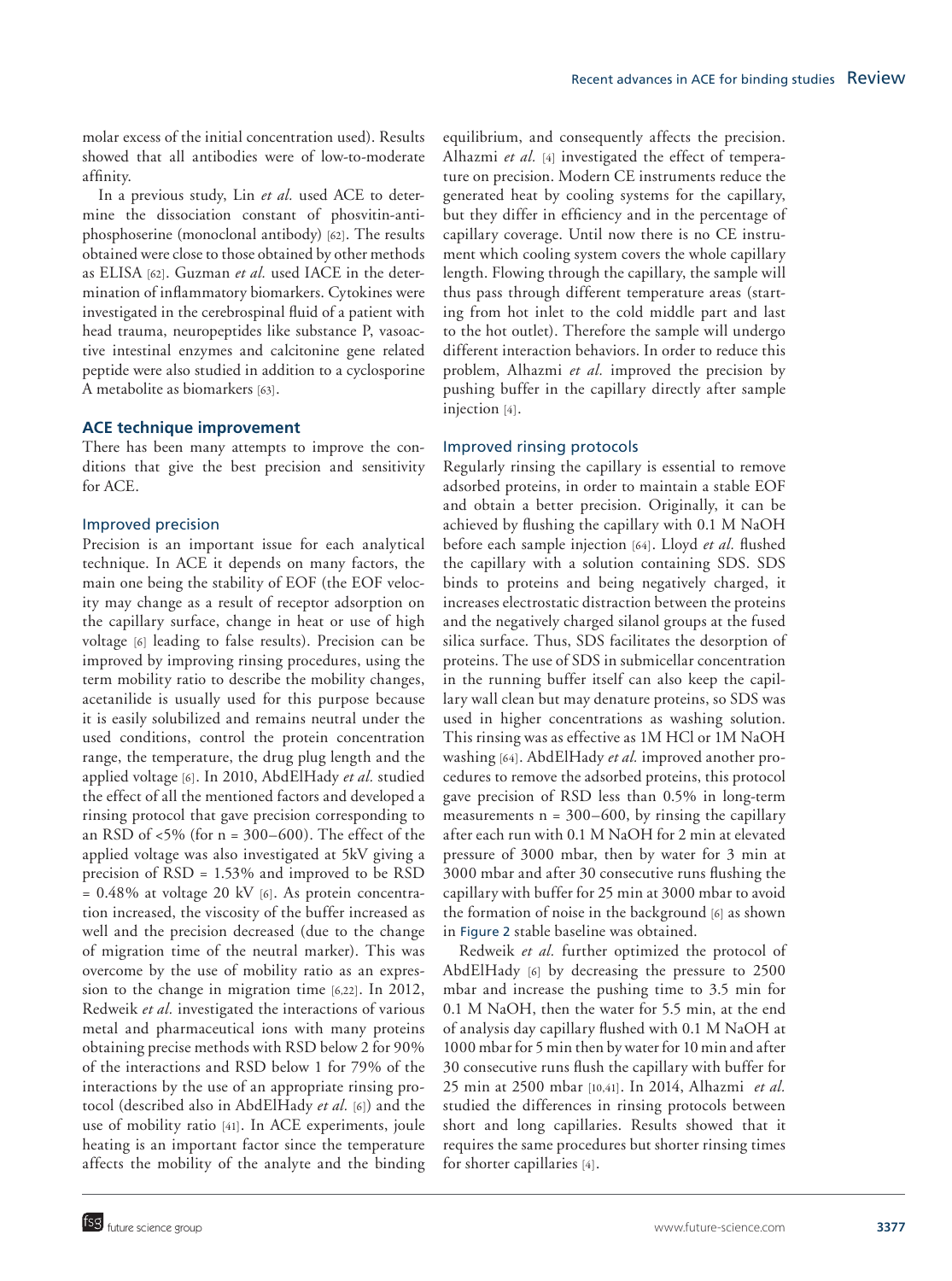## Key terms

Fluorescence polarization (FP): The inverse relation between molecule size and its rate of rotation in the liquid media. Measurements provide information on molecular orientation and mobility, and processes that modulate them; for example, receptor–ligand interactions.

Chemiluminescence (CL): The emission of luminescence through a chemical reaction between chemiluminescence reactants.

#### Improved sensitivity

Most ACE experiments employ UV detectors [65–68]. These are typically sensitive to detect concentrations in the microgram per milliliter range. For lower concentrations, there is often the need for coupling ACE with more sensitive detectors.

#### Coupling with fluorescence detector

Fluorescence is a special character of some substances, when a substance absorb energy it transmit from ground state to the excited state, to return to ground state it loses this energy as fluorescence. An optical fiber light-emitting diode [69] or laser-fluorescence [70] can be used as a source for excitation. ACE coupled with fluorescence detectors is important in studying the nucleic acids (DNA, RNA) and protein interactions because it is very sensitive and able to detect ligands at trace level [71].

Zou *et al.* used this technique to study the interaction of MBD2b protein and dsDNA, in order to investigate the effect of DNA length on this interaction. DNA which is not fluorescent by its nature, was



**Figure 2. The effect of rinsing protocols on the mobility of Ac and Trp after 30 consecutive runs. (A)** Without further flushing and **(B)** with further flushing by phosphate buffer for 25 min under pressure 3000 mbar.

Reprinted with permission from [6] © Elsevier (2010).

labeled at their 5′ ends by TMR (tetramethylrhodamine). Helium-neon laser was used as energy source to excite fluorescence, and photomultiplier tube was used to detect this fluorescence. Current-to-voltage converter was applied to convert the signal output from photomultiplier tube to voltage signal. The obtained electropherograms are shown in Figure 3 [46].

Mass spectometry is a very sensitive, selective [7,72] and fast [7] technique, aiming to identify the analyte composition according to very precise molecular weight determinations [72]. MS can provide much better resolutions than one atomic mass unit. Detectors based on MS are widely implicated to determine the binding kinetics between protein and ligand [73–75] as also coupled with other techniques as ACE [18,76].

## ACE/laser-induced fluorescence polarization

Coupling fluorescence polarization (FP) to ACE is used to study the interactions of tested molecules and to investigate these interactions as changes in migration time and fluorescence polarization [77]. It is a powerful and very sensitive analytical tool to study protein–peptide [78], protein–protein [79] and protein–DNA interactions [80]. Song *et al.* [77] used this technique to detect the human thrombin in the sub-nanomolar level using specific aptamers as probes (labeled with fluorescently TMR) and to study the dissociation constant  $K_d$  and dissociation rate constant  $K_{\text{off}}$  and the effect of some metal cations on the binding. The use of fluorescence polarization provides special advantages. It can distinguish between free and complexed thrombin, even if it is not well separated by ACE, using the FP value as shown in Figure 4. The FP value also helps in differentiating between the complexes with different stoichiometry. The FP is calculated as the difference of the emission light intensity parallel  $(I_{\shortparallel})$  and perpendicular  $(\mathrm{I}_\perp)$  to the excitation light plane normalized by the total fluorescence emission intensity based on Equation 3 [81].

$$
FP = (I \parallel - \parallel \perp) / (I \parallel + \parallel \perp)
$$

Equation 3

#### ACE with chemiluminescence detection

This type of detector allows the detection of compounds that are present in traces, thus improves the sensitivity of the method [82]. High sensitive chemiluminescence (CL) allows online detection of low volumes (in nanoliter range), with minimum background noise and peak broadening [82–84]. Substances that can be detected by CL include CL reactants, catalysts, enhancers or inhibitors of CL reactions or CL coupling reactions [82]. Examples of different CL reactants include luminal, peroxyoxalate, acridinium, ruthenium (II) and permanganate [82]. Biomarkers usually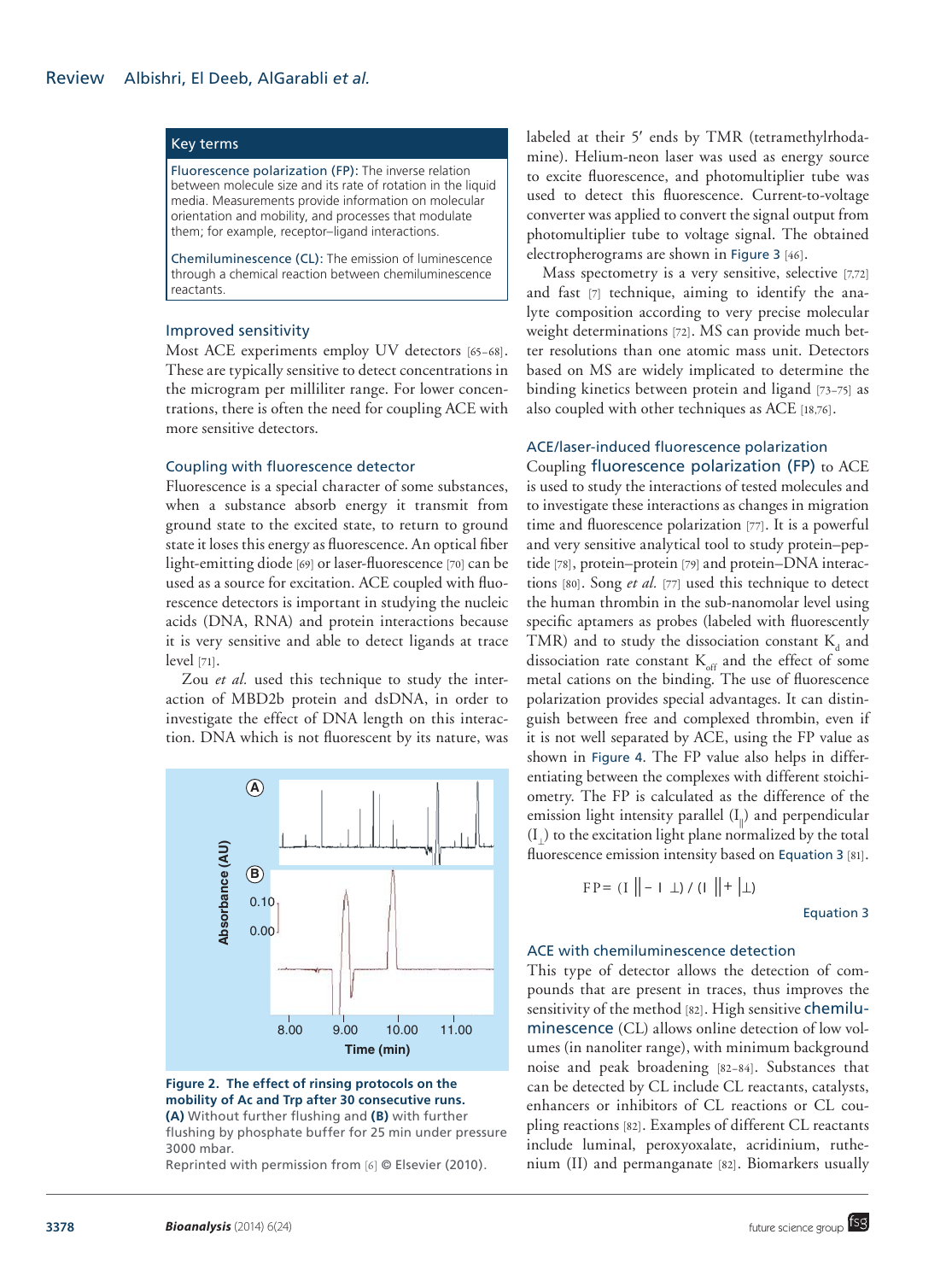

**Figure 3. Capillary electrophoresis analysis of mixtures containing TMR-labeled DNA probes (2.0 nM) and MBD2b protein (0−8.0 nM).** Peak 1 is the free DNA, and peaks 2−5 correspond to the DNA−MBD2b complexes with corresponding stoichiometries of 1:1, 1:2, 1:3 and 1:4: **(A)** M-20mer\*, **(B)** M-40mer\*, **(C)** M-60mer\* and **(D)** M-80mer\*. Reproduced with permission from [41] © Ameican Chemical Society (2012).

exist in traces in biological fluids, so the need of high sensitive detection is an issue in the analysis of these compounds. Lin *et al.* used high sensitive CL detection and boronate ACE to investigate the positional isomers of benzendiols in urine [82]. These isomers are catechol, resorcin and hydroquinone which are the o-, m- and p-benzendiol, respectively. They can be found in urine after exposure to benzene or any product that contain one of these isomers as dyestuff and pesticides. Spiked urine samples of the three isomers were used, three separate peaks were obtained, these results emphasize that CL is an accurate (recoveries >97.2%), sensitive (LODs about  $3 \times 10^{-8}$  mol/l) and reproducible (RSDs% > 5.7%) method since it detects traces of different benzendiols despite of having similar structures [82]. CL can also be applied in immunoassays.

#### ACE–MS

MS may be divided according to the type of ionization into fast atom bombardment (FAB), chemical ionization (CI), APCI, ESI and MALDI, where the ESI is the most predominant one. ESI can be combined with MS in two ways: sheath liquid interfacing or sheathless interfacing. The sheath liquid interface is commercially available and most widely used for CE-MS. For good CE-MS coupling, there are some requirements as to have very low flow rate (nanoliter per minute), and to have closed electrical circuit to maintain high voltage across the capillary (which achieved by suitable interfaces) [85].

CE-MS can be applied in fields such as proteomics, metabolomics, pharmaceutical, forensic science and food analysis. For example it is used in the analysis of biomarker in the body fluids (urine, CSF, plasma) in disease diagnosis [86–88].

Mironov *et al.* compared between ACE-UV, ACE-MS and DIMS in studying the interaction between eight drugs and β-cyclodextrin [18], the ACE-MS system provided several advantages over the other systems. ACE provided the separation ability and MS provided the very sensitive molecular weight and structure detection ability in the same system, it does not need special labeling for substances to be able to measure the mass in fluorescence detectors. So it can detect more substances. MS can determine the structure of all analyte components including the known analyte, unknown components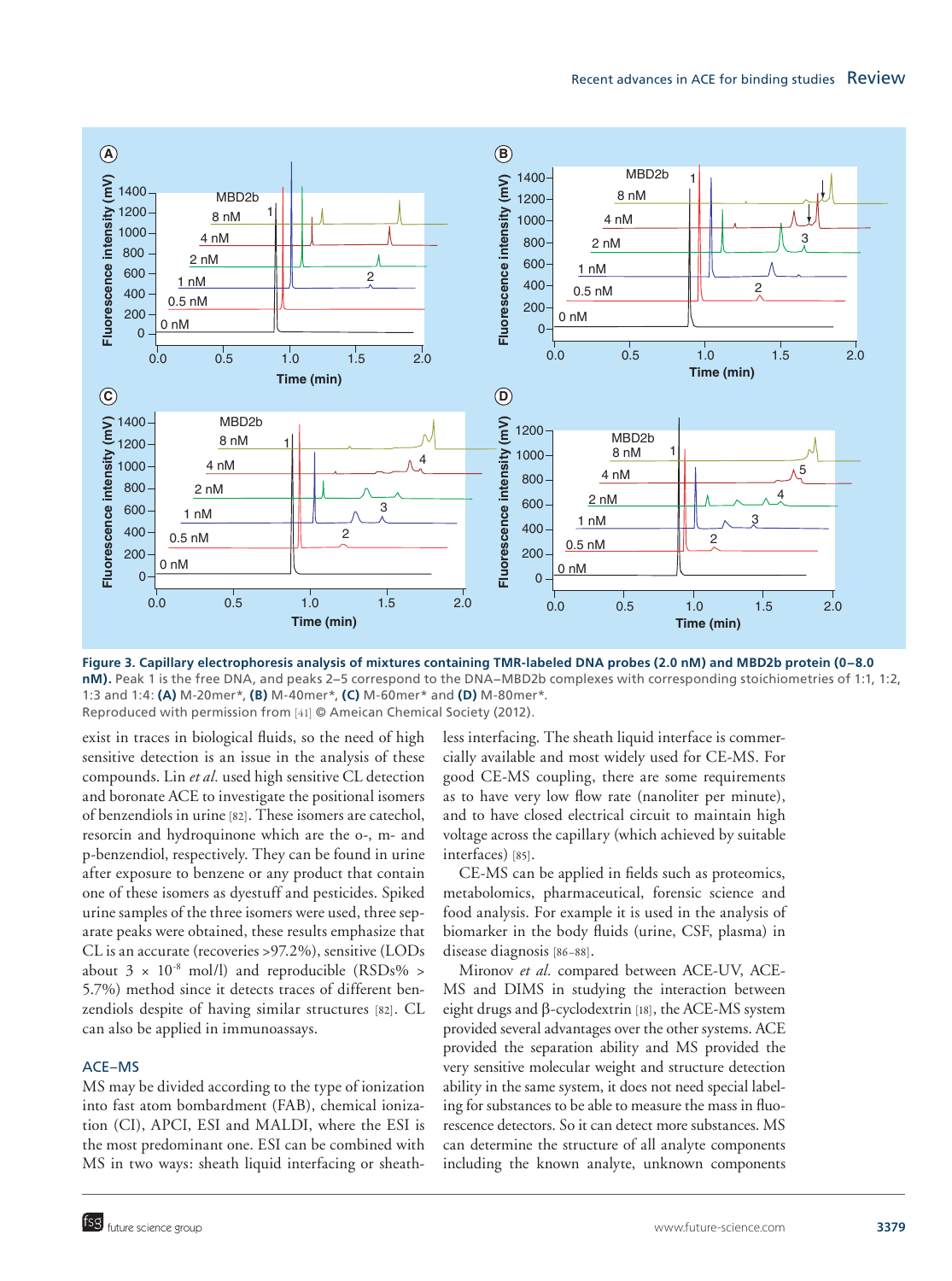

**Figure 4. The change of FP value obtained from the samples containing 5 nM TA35 and varying concentration of thrombin.** The FP values are the mean obtained from three measurements. The error bars were the standard deviations from the mean. Reprinted with permission from [72] © Elsevier (2005).

and impurities. Thus the interactions of multiple analytes in the same experiment can be studied in the same experiment [18]. MS can distinguish which compound really exhibit affinity for the protein. The interaction occurs approximately under physiological conditions, even though the detection does not. Mass detection reduces the error in  $\mathrm{K}_\mathrm{d}$  calculations and determine the  $\mathrm{K}_\mathrm{d}$ even for small molecules which have the same mobility as the cyclodextrin and its complex (overlapped peaks).

Inductively coupled plasma MS is a type of mass spectometry which depends on ionization of the sample by inductively coupled plasma (plasma is the state of the matter where the gas is ionized) which is ionized by heating the gas in an electromagnetic field contain ions and electrons. It has high efficiency and sensitivity to detect all metals in very small concentrations and can also detect several nonmetals. Coupling ACE-ICP-MS provide low detection limits and particularly small sample sizes [89]. This coupling requires a specific interface to ensure the lock of the CE electric circuit and to regulate the flow rate in the outlet of the electrophoresis to be suitable for the inlet of the detector [90]. Claveranne-Lamolère *et al.* studied the uranium– colloid interaction in carbonated soil by ACE-ICP-MS because of its high efficiency to detect trace metals [90]. In 2012, Sun *et al.* used ACE-ICP-MS and NECEEM-ICP-MS to study the binding constant of organometallic compounds (TMT, TPrT, TBT, TphT) with HSA, the Ace results obtained from ACE-ICP-MS are more precise and accurate for calculating the binding constant using the four linear regressions equations (isotherm, x-reciprocal, y-reciprocal and double reciprocal) [89]. The change in electrophoretic mobility of each metal was monitored as the concentration of HSA and buffer additives increased as shown in Figure 5.

#### ACE hyphenating with high sensitivity cell

The low sensitivity of ACE-UV is the result of the short light path within the UV detector (which is equal to the internal diameter of the capillary). Using a high sensitivity cell, the light path is elongated and hence the sensitivity is increased. AbdElHady *et al.* coupled ACE with high sensitivity cell to study the interaction of retinol and retinoic acid with HSA and BSA and calculate the binding constants. The displacement of retinol and retinoic acid on HSA and BSA in the presence of ibuprofen was investigated. A high sensitivity cell with a light path made of blacked fused silica was used in order to minimize the deflection of light and to define the aperture for diode-array detection [8].

In another study chiral capillary electrophoresis CCE (using cyclodextrins as receptors) was coupled to a high sensitivity cell to study the catechin (C) and epicatechin (EC) in human plasma. This coupling improved the time-corrected peak area by ten-fold over standard cell and fivefolds over a capillary with bubble cell. The same design of the high-sensitivity detection cell for Agilent 3DCE system (Figure 6) was used [8,16] in both studies.

## ACE & field-amplified sample injection or large volume sample stacking

Field-amplified sample injection (FASI) is an online sample pre-concentration method to improve the sensitivity of ACE in the detection of samples in the nano-scale depending on the use of electrolyte buffers with high conductivity to fill the capillary before the injection of sample with low conductivity. This leads to a higher electric field in the sample zone than in the electrolyte zone. Hence, the sample focuses with high velocity before reaching the electrolyte zone and stacks at the interface between sample and electrolyte buffer (for each analyte type individually) and reaches the detector individually stacked leading to improved sensitivity. This can be achieved either by reducing the sample conductivity through the addition of organic solvents as acetone, acetonitrile or alcohol, or dilute the sample by pure water. However, this can also be achieved by increasing the conductivity of the electrolyte buffer through increasing the electrolyte concentration [91]. For further improvement of the stacking, a water plug can be injected in front of the electrolyte buffer [91,92]. The field-amplified sample injection provided advantages over other stacking methods because the injection volume is not principally limited [91]. Danger *et al.* compared the results of three methods for sample stacking: FASI, LVSS and normal sample stacking in the reaction of  $\alpha$ , $\alpha$ -dialkylated amino acids and NCAs (N-carboxyanhydrides), FASI gave an enhancement factor of 20 and RSD of 11% of the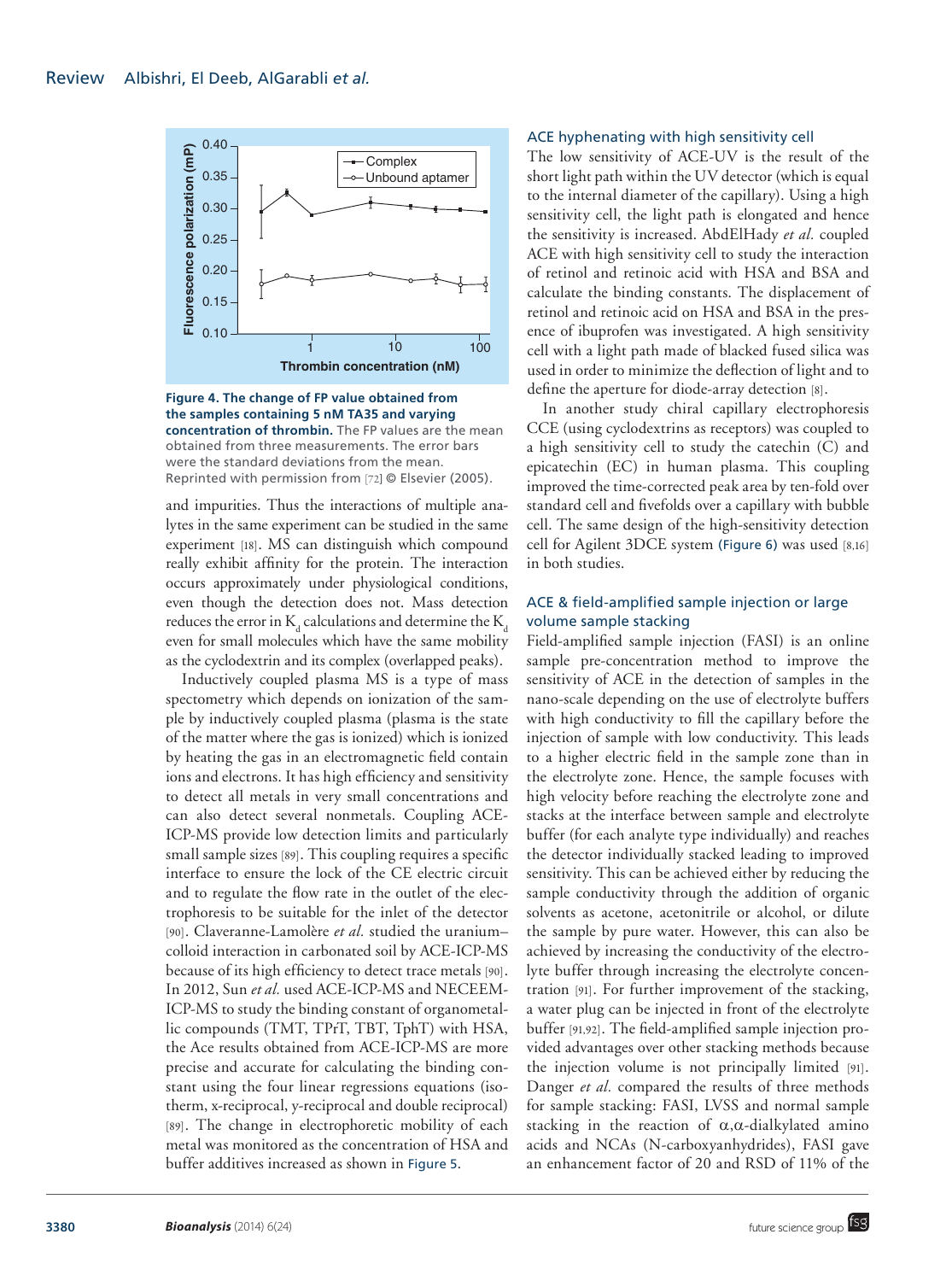

**Figure 5. Affinity capillary electrophoesis electrophoregram about the mobility shift of the organo-tincompound obtained with background buffers containing various concentrations of human serum albumin.** Separation condition: uncoated-fused silica (75 μm id × 50 cm); applied voltage: 20 kV; hydrodynamic injection (20 mbar, 5 s); background electrolyte: 10 mmol/l phosphate buffer (pH = 7.4) containing various concentrations of HSA (0–6  $mol/l)$ .

Reprinted with permission from [84] © Elsevier (1998).

time-corrected peak area for five samples [91]. FASI methods were successfully used with other CE techniques to improve the sensitivity [93,94]. Therefore FASI can be beneficially used for ACE as well. However, please note that the nonlinear processes during focusing will complicate the precise calculation of binding constants. When the sample concentration is very low conventional and ACE methods are not sensitive to these limits, on-line sample preconcentration methods can be useful to decrease the LOD [95–102]. Then large volume sample stacking can be employed, which is characterized by the ability to inject sample up to 95% of the total capillary length [91].

#### Immunoassays by CE & ACE

Immunoassays by CE are certainly related to ACE [103]. Even though these assays often serve different purposes, they can of course also be used to screen for binding properties and estimate binding constants. Since this is a well-defined area as such, we recommend the reader to the respective entries in databases. Certainly a review related to this subject can be expected in the near future as well.

IACE is strongly related to immunoassays in general. In addition, Mangru and Harrison used chemiluminescence (CL) detection to investigate the binding of mouse IgG Fab fragment conjugated with horseradish peroxidase (catalyst for CL system) on microchip ACE [84]. Zhang *et al.* developed a method in which light emitting diode irradiation (LED) was used to induce photoxidation of luminal to generate CL. LED-CL is regarded as a fast high sensitive method with good reproducibility [83].

## Modification of ACE modes Multiple-injection ACE

Multiple-injection ACE (MIACE) is a highly reproducible developed ACE approach to calculate the binding constants. Advantages include saving of sample volume and the analysis time. The sample solution containing neutral marker and receptor is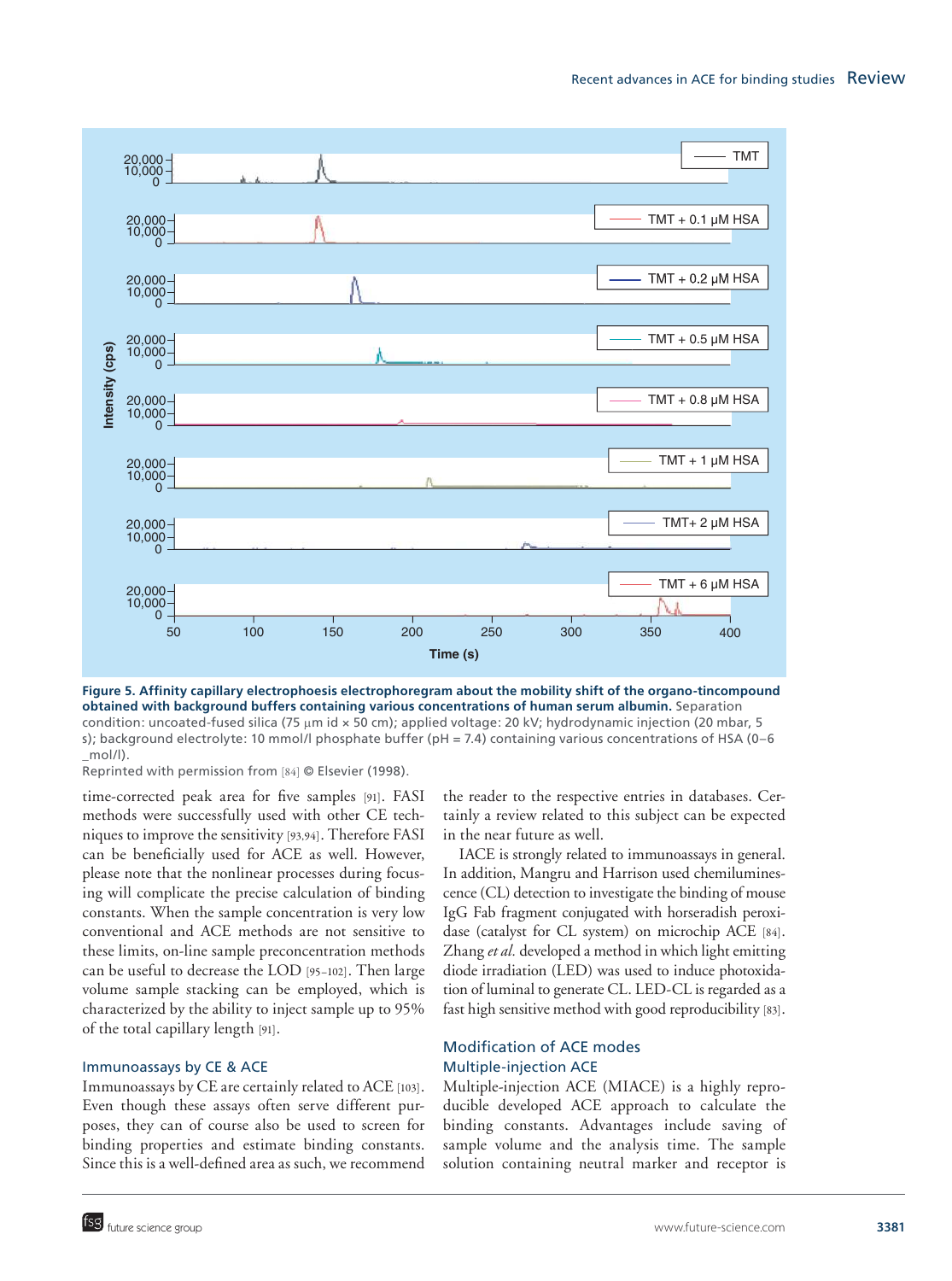

**Figure 6. Schematic illustration of the high-sensitivity detection cell for Agilent 3DCE systems and capillary connection.**

injected as a plug and electrophoresed in a buffer contained known concentration of ligand, this step was repeated in the same run and the same capillary but with different ligand concentrations from low to high, increase in the ligand concentration until having alternative arrangements of the sample plug and the ligand plug generating a single electropherogram containing a series of individual sample plugs superimposed on environments of buffer containing increasing concentrations of ligand. The binding constant was calculated from the changes in relative migration time ratio (RMTR) as a function of ligand concentration [56,104]. MIACE has already been used to determine the binding constants between several peptides and glycopeptide antibiotics [56]. Reprinted with permission from [16] © Elsevier (2008).

#### Partial-filling ACE

Partial filling technique is especially useful when the available sample amount is very small, as if it is difficult to synthesize or isolate, or when it is expensive [7,105–107]. A sample plug is injected to partially fill the capillary instead of running sample solution in the classical ACE [108]. There are numbers of modified PFACE techniques including flow-through PFACE(FT-PFACE) [108,109], competitive flow through PFACE (CFTPFACE), on-column ligand synthesis PFACE(OCLSPFACE) and multiple-step ligand injection PFACE (MSLIPFACE) [104,108].

## Key term

Amperometric detection: Detection of ions in a solution based on electric current or changes in electric current.

#### Pressure-mediated ACE

Pressure-mediated ACE (P-ACE) is a method developed to accelerate the ACE process, shorten the total analysis time and preserve the accuracy in determination of protein-drug binding constant for weak interactions ( $k_b$  <10<sup>5</sup> M<sup>-1</sup>). Like ACE, P-ACE can be used to determine the mobility of the analyte and the change in electrophoretic mobility due to protein interactions. This modified approach offers many advantages over the conventional ACE. Using gas pressure to force the sample toward the detector speeds up the process, and also pushes the sample directly into the thermostated section, mitigating temperature variation effects on the separation accuracy [110].

#### Dynamic ligand exchange-ACE

Dynamic ligand exchange-ACE (DLE-ACE) is a method used to study protein interactions with small ligands that do not affect the protein mobility. By determination of the relative stability of the apo\holo protein state upon unfolding (protein apo state refers to the free protein while protein holo state refers to protein–ligand complex). DLE-ACE helps in determine the binding constant, apparent ligand dissociation  $constant$  ( $K_d$ ), holoprotein conformational stability  $(\Delta G^{\circ}_{u})$  and cooperativity parameters [111].

#### Microchip ACE

ACE can be conducted on microchips to help reduce the sample volume and time of analysis while keeping the ability to calculate the binding constant. Microchip ACE (MC-ACE) can be equipped with UV or amperometric detection. The microchip is usually fused silica divided into separation channels with (25 mm, 80 cm) length for UV and amperometric detector, respectively, 50 μm width, and 20 μm deep. It is good noticeable that the separation pathway in microchips is much shorter than that in capillaries which result in very short analysis time. Stettler and Schwarz [112] compared the ACE in capillary and on microchip and found that MC-ACE allows to distinguish between the isomers and gives the same electrophoretic migration as in capillary. The separation in capillary was preferred because it is more precise and gives narrower peaks. The wide peak using chips resulted from the high injection volume relative to the separation channel length and the system recording the electropherogram. However, the microchip is preferred as it is faster and consumes less buffer. Microfluidic chip interfacing to ACE was also successfully applied for immunoassay studies. The application of multichannel device allowed rapid mixing, reaction and separation for simultaneous direct immunoassays [113].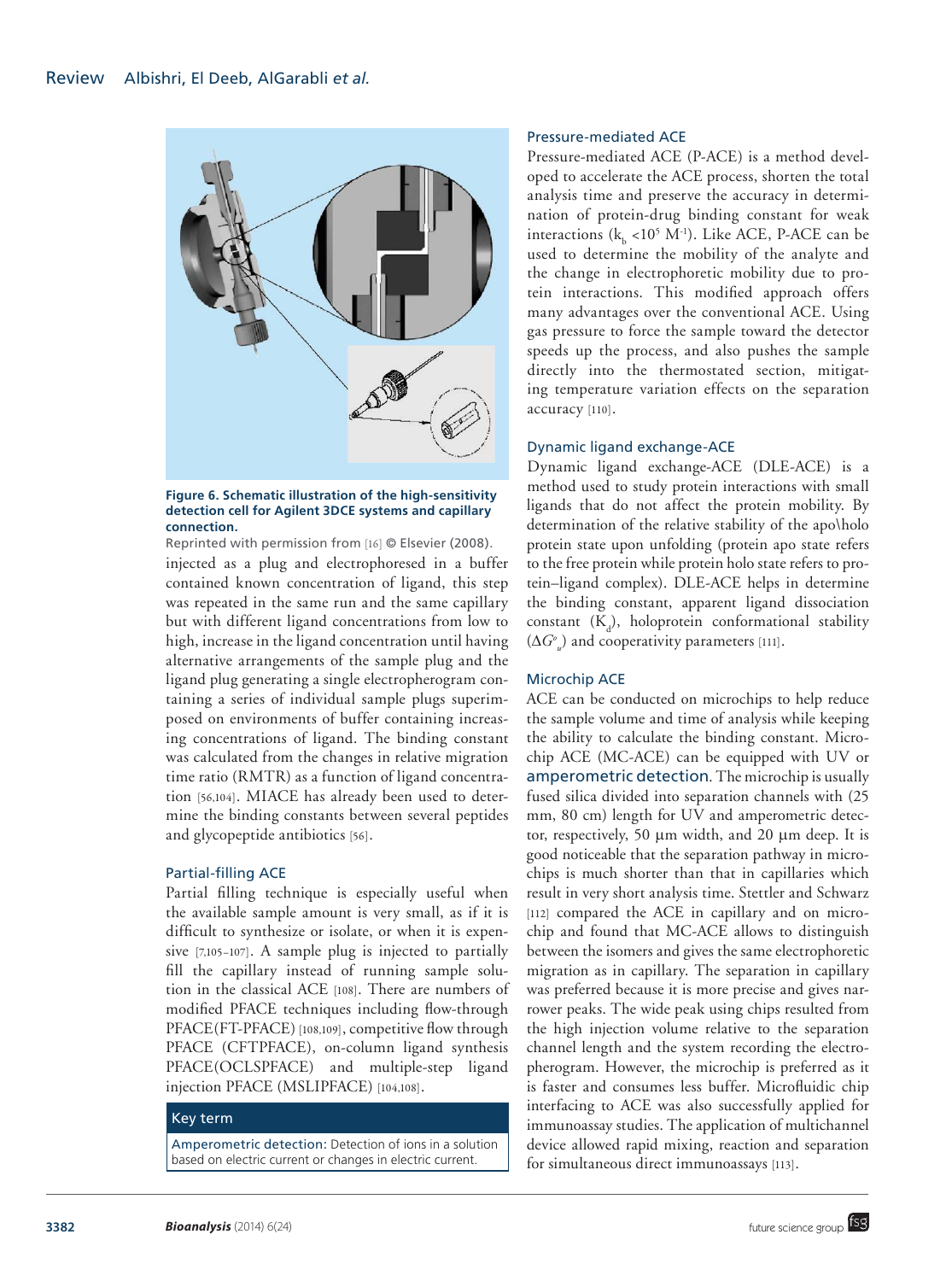## Using dual markers

One of the most important issues while applying ACE technique is to serve a stable EOF during analysis. Noninteracting standards can be added to compensate for any fluctuation in EOF that may occur. Mobility ratios of the standard and the receptor before and after complexation can be used by scatchard analysis to measure the binding constant of the receptor–ligand complex. Furthermore, the use of two standards (dual markers) has proved its value in ACE studies [114]. Since more accurate binding constants can be obtained by using the RMTR:

$$
RMTR = (t_r - t_{s'})/(t_{s'} - t_s)
$$

Where  $t_r$ ,  $t_s$  and  $t_s$  are the migration time of the receptor and two markers. Furthermore, another term used to increase the accuracy of results obtained through the use of dual marker is the time average ratio (TAR) which explains the migration time of the receptor (t r ) divided by the average of the migration times of standards ( $t_s$  and  $t_{s'}$ ).

$$
\mathrm{TAR} = (\mathrm{t}_{_{\mathrm{r}}})/((\mathrm{t}_{_{\mathrm{s}}}+\mathrm{t}_{_{\mathrm{s}}'})/2)
$$

Subsequently, the binding constant  $\mathrm{K}_{_{\mathrm{b}}}$  can be calculated from scatchard analysis by measuring the change in TAR as a function of the concentration of the ligand.

 $\Delta TAR_{R,L} / [L] = K_b \Delta TAR_{R,L} (max) - K_b \Delta TAR_{R,L}$ , where  $\mathrm{K}_{\mathrm{b}}\Delta \mathrm{TAR}_{\mathrm{R,L}}$  (max) is the greatest value obtained by full saturation. In a work for Villareal *et al.*, standard ACE, (FTPFACE) and on-column derivatization coupled to ACE were applied to investigate the reproducibility of TAR in measuring the binding constant for different model systems including binding of carbonic anhydrase B to its inhibitor (arylsulfonamide) and vancomycin to the D-Ala-D-Aladipeptide. Results proved that more accurate values for  $\text{K}_{_{\text{b}}}$  were obtained by using the TAR form. These values were close to  $\mathrm{K}_{\mathrm{b}}$  values obtained by applying the RMTR approach [114].

#### Software to support ACE data evaluation

These programs provide mathematical models that allow the measurement of binding constants for receptor–ligand interactions, determination of the strength of interaction and understanding the structural geometry of the complex formed by calculating the intraatomic distances between atoms that share in the interaction and determining their orientation in space.

## Peak shape modeling by Haarhoff-Van der linde function

To obtain more precise results for the migration time of a compound from the apex of the peak, this peak must

be symmetric. The peaks obtained from ACE are intermediate from Gaussian to triangular due to the influence of electromigration dispersion (EMD). Triangular peaks give negative or positive errors in the migration time, thus accurate values cannot be obtained from the peak apex. EMD can result from alteration in migration velocity of an analyte due to changes in pH,  $pK_a$  and conductivity. To obtain elegant peak shapes, EMD must be minimized by optimizing background electrolyte composition or the use of small amount of the substrate. However, in some cases EMD cannot be completely avoided (e.g., using FASI or P-ACE, see section 3.3 and 3.4). It was reported that triangular peaks can be well fitted by a Haarhoff-Van der linde function (HVL) [115]. Several parameters contribute to HVL including peak area, center of Gaussian component, SD of Gaussian component and peak distortion measurement. HVL allows the estimation of migration times from the central value of Gaussian component in cases of strong triangular peaks. Saux *et al.* evaluated the use of HVL to modify the fronting and the triangular shape of the peak in two concentration levels of naproxen and β-cyclodextrin [115].

#### ACE & molecular modeling

The use of the density functional theory (DFT) with ACE was reported by Ehala *et al.* [116–119]. In one study [119] the complexation between metal cations (Rubidium and Cesium) and hexaarylbenzene-based receptor was investigated. The binding constants of the complexes of metal cations and the receptor were estimated by ACE, using a nonlinear regression analysis, then the structural characteristics were determined by DFT calculations. Results showed that the free receptor has C3 symmetry and a bowel-shaped cavity formed by the aromatic bottom (aromatic ring) and the six ethereal oxygen atoms (from aryl groups). The depth of the cavity and its diameter were calculated before and after complexation by simulation programs, showing an increase in the depth of the cavity of the receptor after complexation. In a previous work, Ehala *et al.* used DFT to investigate the structural binding property of benzo-18-crown-6 ether complexes, which are sensors for organic ions and protecting groups in organic synthesis, with the ammonium cation. Binding constants calculations of the complex were obtained using ACE [117]. Complementary DFT calculations and ACE were also used to investigate the binding of the lithium ion to anhexaarylbenzenbased receptor [118] and valinomycin [119].

Nachbar *et al.* found that the use of semi-empirical methods like PM7 can also be employed with ACE [Nachbar M, Mozafari M, AlHazmi H et al., Manuscript in PREPARATION]. The complexation of calcium ions by a serine-rich peptide obtained from digestion of galectin-3 (CBPep) was investigated. This peptide was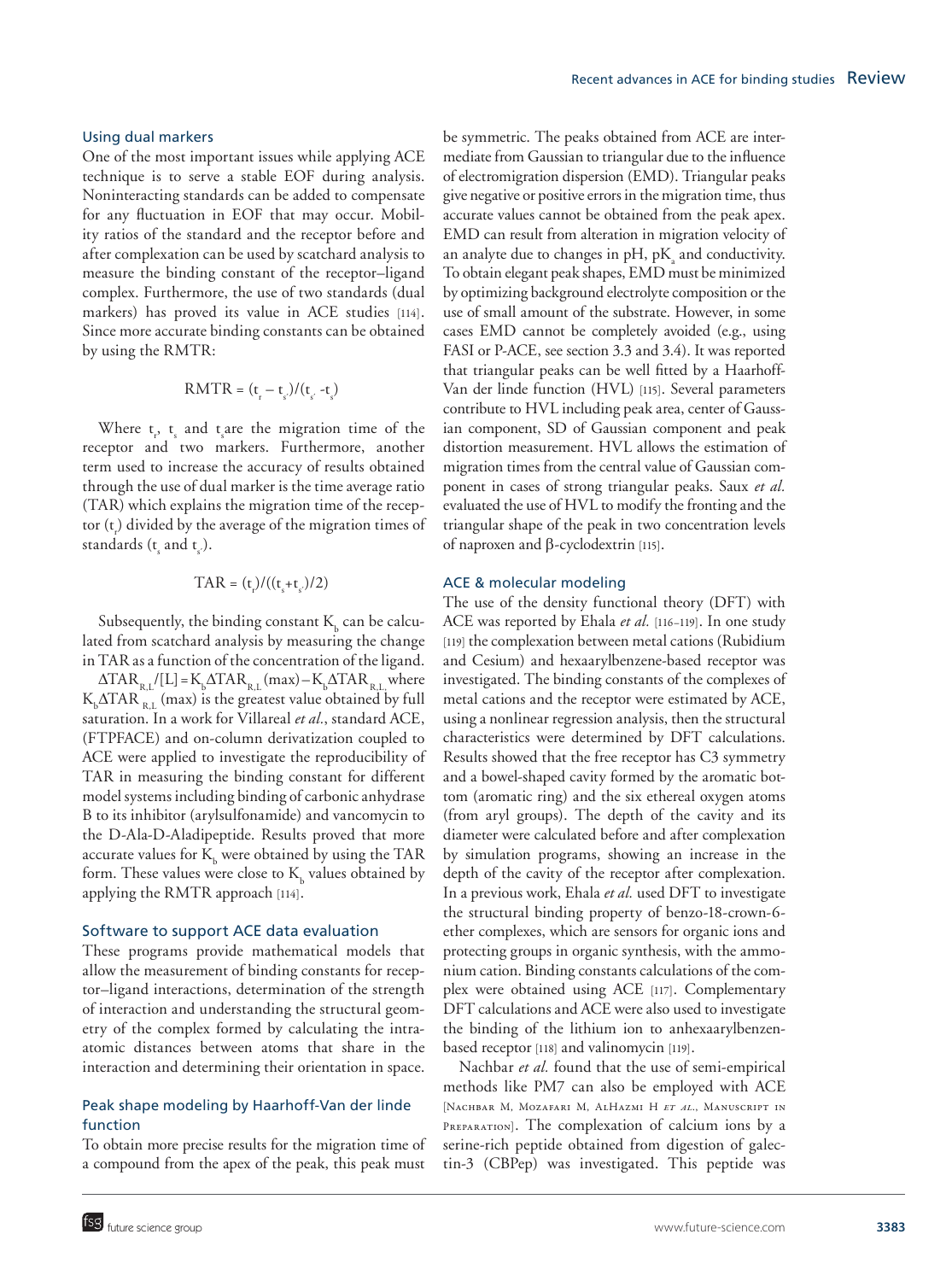## Key term

Equilibrium dialysis: A technique used to measure the binding of a microsolute or ions to a macrosolute placed inside a dialysis bag suspended in the solution containing the microsolute.

found to bind  $Ca^{2+}$  ions exceptionally strong in MS experiments [120]. However, it was wondered if the binding properties would be as strong in aqueous solutions.

The only interaction partner for the calcium ions is probably the peptide backbone because of the otherwise mainly hydrophobic residues. The weaker binding of CBPep and  $Ca^{2+}$ -ions in water derived by ACE confirmed this assumption [NACHBAR M, MOZAFARI, M., AlHazmi H. *et al.*, Manuscript in Preparation]. The semi-empirical calculations for the CBPep–calcium complex made this more obvious. The complex shows cation– $\pi$  interactions between the calcium ion and the peptide carbonyl oxygens (charge solvation) [121]. Therefore, the hydrophobic parts of the peptide face the surroundings. This is possible in the MS experiment considering vacuum environment, but in water this state is energetically not favored [122] (Figure 7).

Other questions can be answered by the combination of molecular modeling and ACE as well [NACHBAR M, MOZAFari M, AlHazmi H. *ET AL.*, Manuscript in Preparation.] Dehydrins are unstructured, herbal proteins which are mainly expressed during the embryogenesis of plants or when they suffer from water stress such as drought, cold and high salinity. It is reported, that they can bind some metal ions and that through metal ion complexation,  $\alpha$ -helices were assembled [123,124]. Unfortunately no crystal structures are available for proteins of the dehydrin family. Therefore, homologous models were designed from the amino acid sequence of the dehydrin AtHIRD11 using the software Molecular Operating Environment (MOE) [125] and Phyre2 [126] which explain their structure and the observed binding properties toward transition metal ions. Additionally, the interactions between the binding domain D6 and  $Cu^{2+}$  as well as  $Zn^{2+}$  were investigated by ACE and semi-empirically modeled to give a better insight into the complexation at this binding site [NACHBAR M, Mozafari M, AlHazmi H et al., Manuscript in Preparation].

## **Comparison of alternative techniques to ACE**

Many techniques have been developed to measure ligand–receptor interactions. These techniques could be classified into separative and nonseparative techniques [126]. The separative group involves the separation of the free ligand from the bound species and is used to determine directly either the unbound ligand or the bound ligand concentration. The second nonseparative group relies generally on the detection of a change in a physicochemical property of either the ligand or the receptor because of the binding.

Separative techniques include equilibrium dialysis (ED), parallel artificial membrane permeability assay (PAMPA), high-performance affinity chromatography (HPAC) and ACE (ACE). As an ideal assay should cumulate the properties of specific, sensitive, easy to perform, reproducible, cheap, rapid and suitable for automation and the possibility to trace quantify multiple analytes in a single assay, the HPAC and the ACE systems should preferably be interesting for scientists. The number of publications in the last five years (2008–2013) (cumulated by Scopus as in Table 1) reflected this fact. In HPAC, the receptor (e.g., protein) is immobilized on a support and the interacting ligand is injected into the column. It is therefore important to consider the extent to which the support-bound receptor will model the behavior of the receptor in its soluble form. This is of crucial concern because the immobilization process can affect receptor activity by denaturation, improper orientation or steric hindrance at the binding sites to be studied [Nachbar M, Mozafari M, AlHazmi H *ET AL.*, Manuscript in Preparation.] Furthermore, the relatively high cost of the column manufacturing, the improper stability conditions of immobilized receptors which are in most cases apart from physiological conditions and the difficult treatment of data handling could limit the use of HPAC. On the other hand, ACE has several advantages as described in the aforementioned sections such as high separation efficiency, low sample volume, no need to a highly purified sample, low buffer consumption, ease and low cost of automation and ability to work with huge numbers of receptors under physiological conditions. Furthermore, ACE data measurements are precisely handled in a short analysis time (by using excel spread sheet as explained in our previous work [6]) and consequently binding constants are adequately calculated. Moreover, ACE experiments can be performed in parallel because of the multiplexed CE instruments available. However, at present the number of HPAC publications still exceeds the corresponding number for ACE. Possibly ACE inherits the situation of CE related to HPLC. HPLC is much more popular than CE, due to the vast experience available with the first mentioned technique. There are a variety of possible manufacturers, offering very reliable instrumentation to competitive prices and also a huge knowledge base about HPLC principles in text books and technical articles are available. HPLC principles are widely taught to graduated and postgraduated students, and there is a high number of training workshops available for HPLC basic operations and troubleshooting all over the world. From our experience the main reasons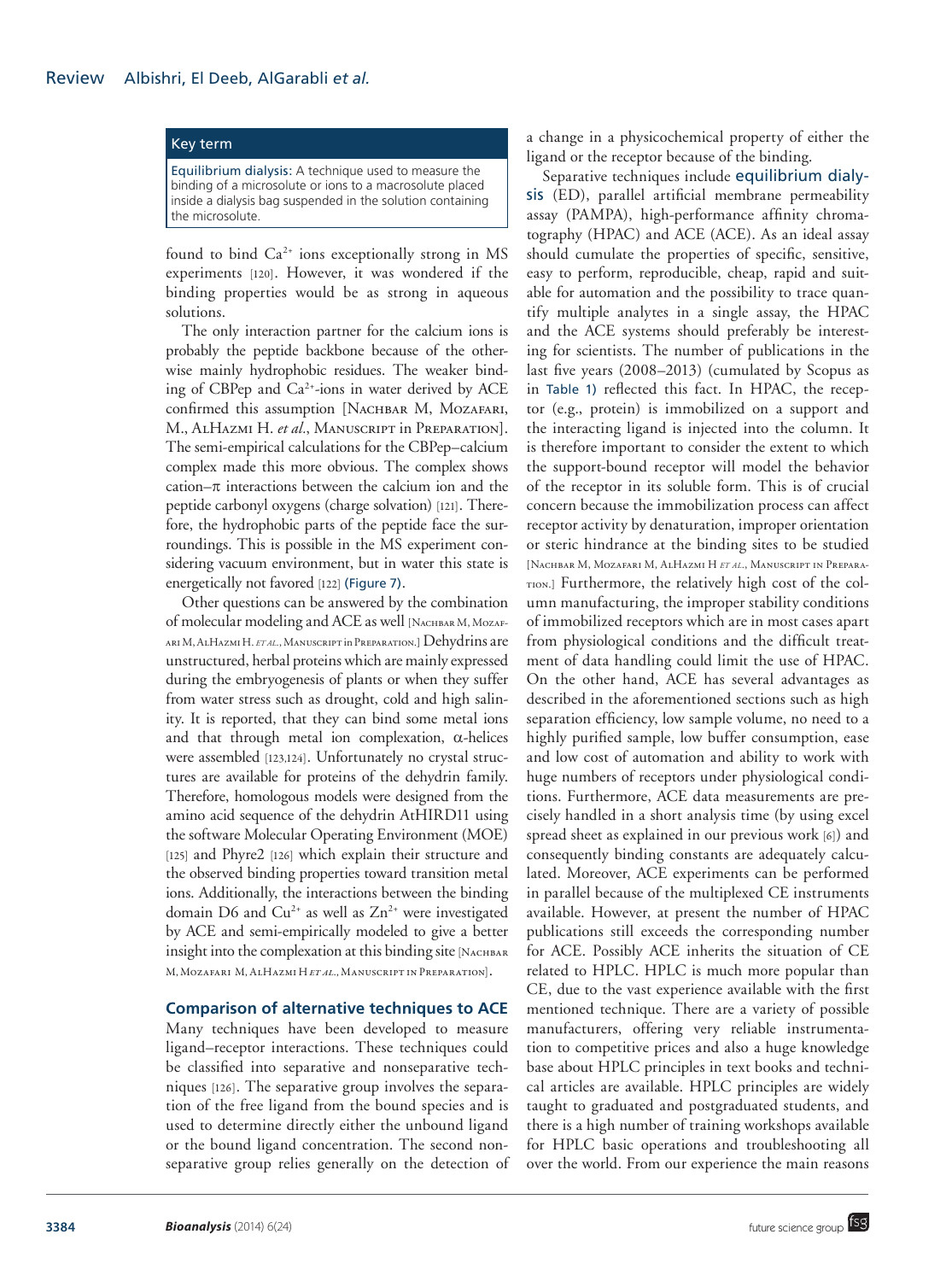for this are because of the marketing but scientifically CE have several advantages motivating its use in biomolecular interaction studies and analyses in complex matrices. Thus, ACE may well close up to HPAC or even overtake.

The nonseparative group could be classified into two subclasses as radioactive and nonradioactive assay formats. Nonseparative techniques include spectroscopic approaches (including ultraviolet spectrophotometry (UV), circular dichroism (CD), NMR, fluorescence, mass spectometry and Fourier transform infrared (FTIR)), potentiometry, isothermal titration calorimetry (ITC) and surface plasmon resonance (SPR). Over the past years, a shift from radioactive to nonradioactive-based detection of receptor–ligand interactions was observed to reduce health risks and environmental pollution as well as costs. As shown in Table 1, most of useful nonseparation technologies in ligand-binding studies are fluorescence, NMR, SPR and ITC. Fluorescence spectometry helps in identification of the binding site of a drug and can also be used to calculate the binding distance between the fluorophore on the protein and the drug [126]. NMR spectometry indicates which groups or parts of a protein molecule are involved in the binding process. SPR-based techniques involve immobilization of receptor on a surface and monitoring its interaction with a ligand in solution that flows over the surface [126,127]. Basically, an SPR detector monitor changes in the refractive index that occur as molecular complexes break during the binding reaction at the sensor surface

anchoring one of the interaction partners. Mathematical treatment of the signal obtained gives the binding data.

A major drawback of SPR is the need to label and/or immobilize one or both of the interacting partners like in HPAC with the possibility of altered binding characteristics and specificity. Moreover, the refractive index change per molecule is related linearly to the molecular weight of the compound that binds the immobilized molecule. Therefore, when working with small molecular weight drugs that bind to high molecular weight proteins, it might be difficult to obtain reliable data without specific equipment [118]. ITC is the calorimetric approach most used to investigate biomolecular interactions. Typically, ITC is based on the successive additions of a drug to a solution of protein contained in a reaction cell. Each addition of ligand to the protein sample leads to the formation of a specific amount of ligand–protein complex which can be evaluated by monitoring the heat release [126,128]. Low throughput of ITC may also be an issue, because the time required to run a full titration experiment is at least 2.5 h and usually even longer [126]. As for all nonseparation techniques, the samples have to be highly purified. Table 2 cumulated the most features (advantages and disadvantages) of different technologies for ligand-receptor binding studies. It is therefore difficult to have a universal nonradioactive mix-and-read assay format for all receptors currently known, which makes the classic radioreceptor assay still the method of choice in drug screening. Furthermore, long analysis

Table 1. The number of publications in the last 5 years (2008–2013) cumulated by Scopususing: key is the name of technology between parentheses searched in title/abstract/keywords, document type is article or review and subject area is life science.

| <b>Technique</b>                                        | Number of publications during 2008-2013 year |
|---------------------------------------------------------|----------------------------------------------|
| Separative techniques                                   |                                              |
| High performance affinity chromatography (HPAC)         | 1973                                         |
| Affinity capillary electrophoresis (ACE)                | 411                                          |
| Equilibrium dialysis (ED)                               | 342                                          |
| Parallel artificial membrane permeability assay (PAMPA) | 77                                           |
| Nonseparative techniques                                |                                              |
| Fluorescence (FL) and binding                           | 21,649                                       |
| Nuclear magnetic resonance (NMR) and binding            | 10,496                                       |
| Surface plasmon resonance (SPR) and binding             | 4304                                         |
| Isothermal titration calorimetry (ITC) and binding      | 2069                                         |
| Mass spectometry (MS) and binding                       | 2039                                         |
| Ultraviolet spectrophotometry (UV) and binding          | 1299                                         |
| Potentiometry and binding                               | 638                                          |
| Fourier transfer infrared (FT-IR) and binding           | 180                                          |
| Circular dichorism (CD) and binding                     | 7                                            |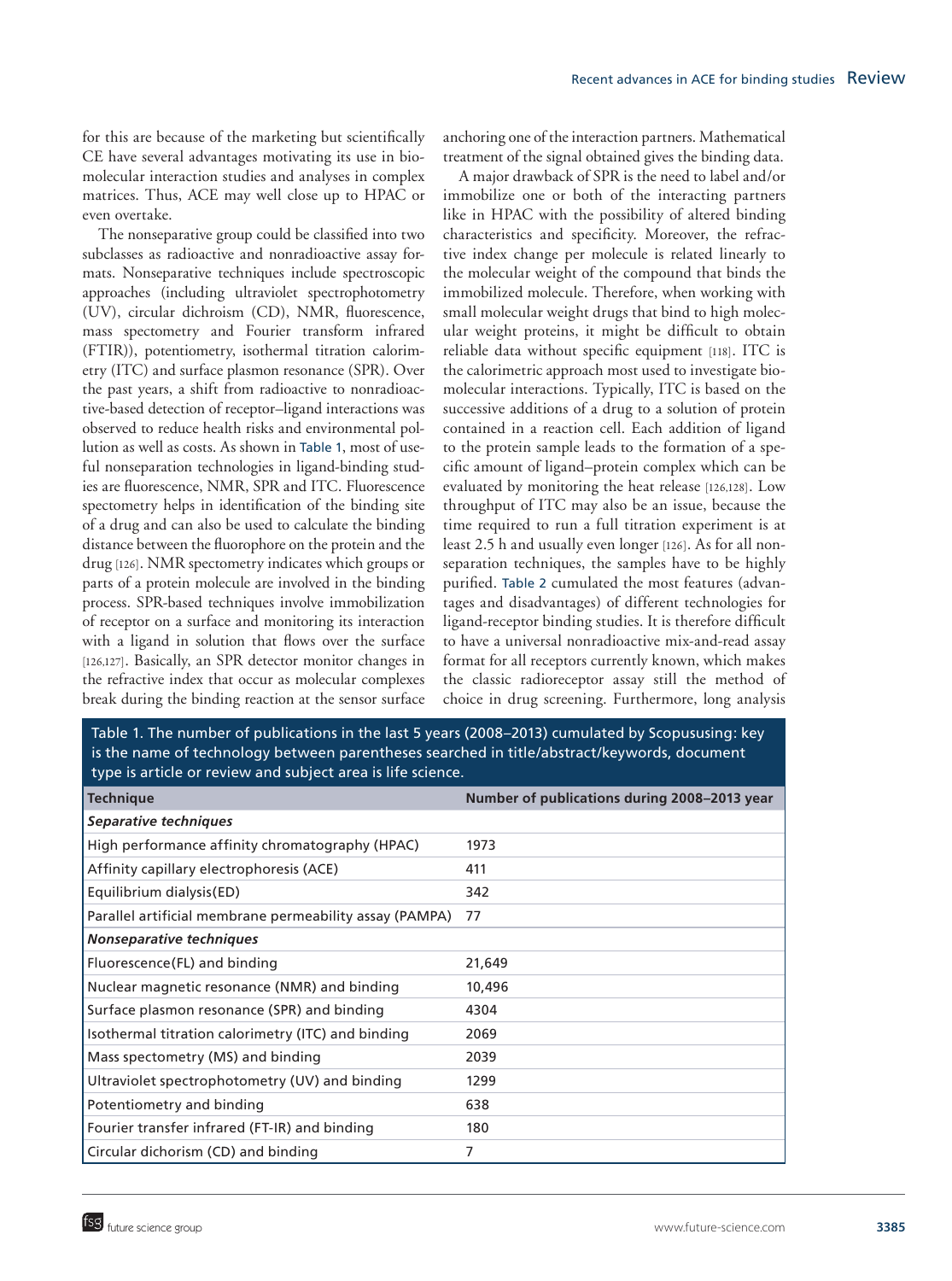

**Figure 7. Charge solvated complex of CBPep and Ca2+ with hydrophobic residues on the surface.** The Ca2+ ion is bound by five carbonyl oxygens derived from the peptide bonds. Molecular graphics and analyses were performed with the UCSF Chimera package. Chimera is developed by the Resource for Biocomputing, Visualization and Informatics at the University of California, San Francisco (supported by NIGMS P41- GM103311) [117].

time in SPR, large amount of samples and the need of highly purified reagents in spectroscopic and calorimetric approaches could limit significantly their using in future.

The suitable choice of the method for ligand–receptor interactions is a hard decision (Table 2) and is based on more information about the physicochemical properties of the studied compounds. The amount of material available may also condition this choice. For example, if the solubility of a sample in aqueous medium is low, spectroscopic and calorimetric approaches may fail whereas HPAC or SPR may be adequate. A limitation of PAMPA could be the analysis of very lipophilic drugs that might stay trapped in the membrane. When material is scarce, ACE should be considered, as it consumes only minimal amounts of sample. The classical methods (as ED) are not suited to study interactions between compounds of approximately the same size, because they are based on differences in molecular size. Typically, protein–protein interactions cannot be analyzed by such systems. SPR that senses changes proportional to the mass of bound material on the sensorchip may be a fine alternative. Samples of low purity require separation techniques, such as HPAC or ACE, unless a purification step is performed before.

By taking an overlook on the available techniques for the study of ligand and receptor binding, ACE has had great attention in the last years. Meanwhile, there are still drawbacks with ACE, including its inability to yield validated complex stoichiometry, lack of kinetic information and lack of knowledge about

the conformational structure of the binding receptor (Table 2). In order to validate the stoichiometry of a complex formed, one needs to perform further experiments using UV spectometry and NMR. SPR is ideal for obtaining kinetics information that might be of great importance in understanding some biological phenomena. Furthermore, through the NMR experiments, especially 2D correlation spectometry (COSY) experiments, valuable information about molecular structure could be provided.

Several trials as described before in this review were performed for the hyphenation of ACE with other nonseparative techniques to enrich the information about ligand-receptor binding or to improve the throughput of its performance. For example, the hyphenation of ACE with laser-induced fluorescence and mass spectrometry (MS) detection systems were commonly discussed, nowadays. Unfortunately, because only few molecules possess native fluorescence, labeling is often required in LIF which can interfere with the binding interactions. For ACE–MS, the essential use of MScompatible buffers can also alter the binding process. In this case, a sheath–liquid interface for the ACE– MS coupling is useful. The composition of the sheath liquid is very critical as it may have a huge influence on the stability and intensity of the observed signals. To detect receptor–ligand interactions, the sheath liquid should not contain high concentrations of organic and acidic/basic components. Probably sheathless interfacing could become a very prominent option to circumvent these difficulties.

Therefore, because of the complementary nature of the techniques, often only a combination of different approaches enables the scientist to catch a glimpse into ligand–receptor interactions [22]. In other words, there is no single 'magic bullet' technique for hit-tolead ligand-receptor binding progression in the current state. To obtain detailed information on binding, it is best to use a combination of techniques, each having its own advantages and limits, together with computational tools, and later cross-validate data.

## **Conclusion & future perspective**

This review gives an overview on the recent developments of ACE assay technology for the study of ligand and receptor interactions. The measuring principles, advantages and disadvantages of ACE are discussed and highlighted on some practical examples. Over the past 10 years, recent improvements in the use of ACE has expanded on and developed new ACE methodologies that have broadened the tools available to the researcher working in the area of bioanalysis. Nowadays, several improvements in ACE validation were achieved to get precise, sensitive and robust bioanalyti-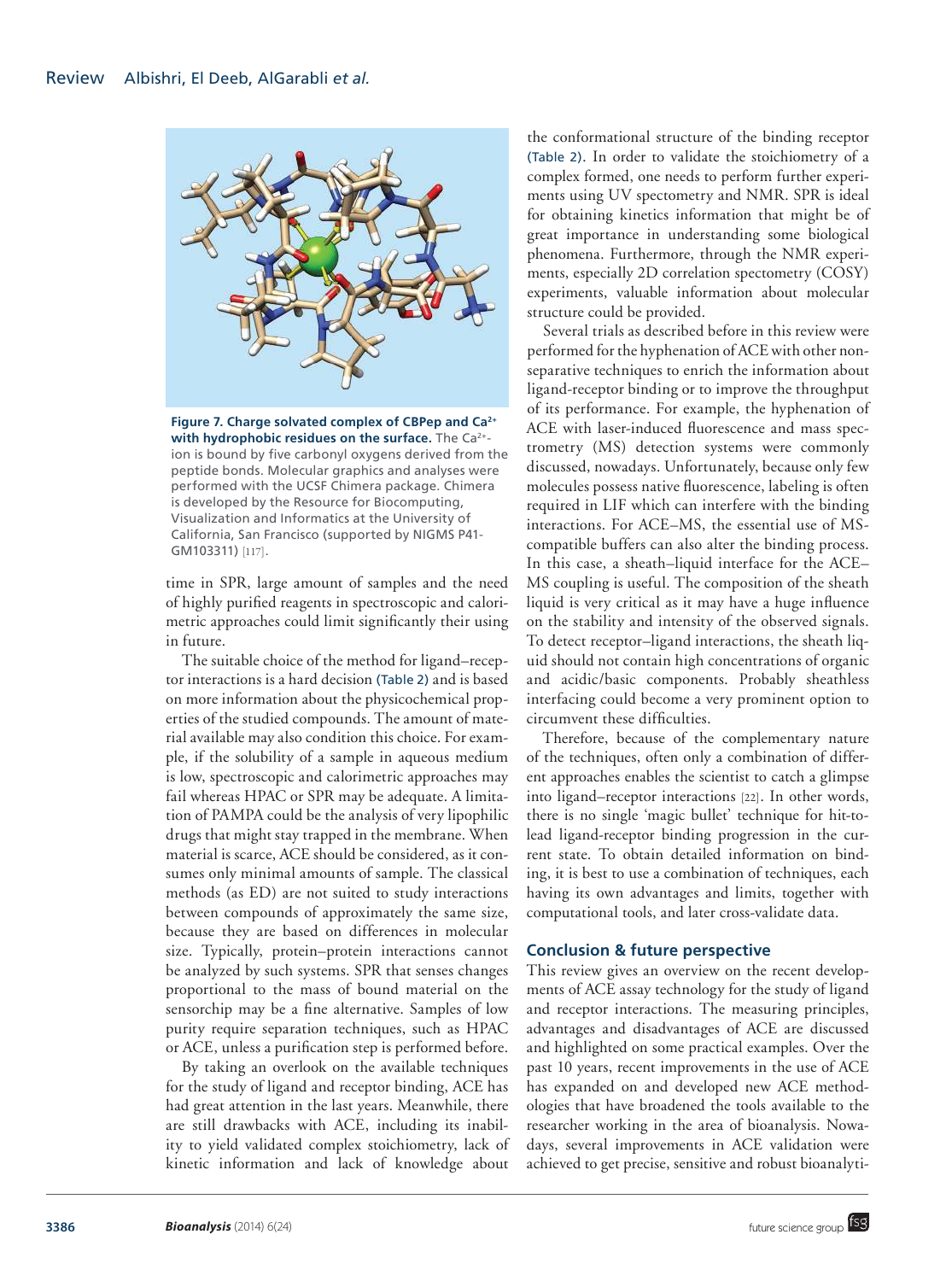| Table 2. The most common features of different techniques used in the receptor-ligand binding studies.                                                                                                                           |                                                                       |                                                                                       |                                                             |                       |                          |                                       |                                     |                             |                                          |
|----------------------------------------------------------------------------------------------------------------------------------------------------------------------------------------------------------------------------------|-----------------------------------------------------------------------|---------------------------------------------------------------------------------------|-------------------------------------------------------------|-----------------------|--------------------------|---------------------------------------|-------------------------------------|-----------------------------|------------------------------------------|
| Parameter                                                                                                                                                                                                                        |                                                                       | Separative techniques                                                                 |                                                             |                       |                          |                                       | Nonseparative techniques            |                             |                                          |
|                                                                                                                                                                                                                                  | ACE                                                                   | <b>HPAC</b>                                                                           | ED                                                          | PAMPA                 | 군                        | <b>NMR</b>                            | <b>SPR</b>                          | E                           | Spectro                                  |
| Sample purity                                                                                                                                                                                                                    | Not required                                                          | Ъә<br>Not requir                                                                      | Highly pure                                                 | Highly pure           | Highly pure              | Highly pure                           | Highly pure                         | Highly pure                 | Highly pure                              |
| Sample volume                                                                                                                                                                                                                    | nanoliter                                                             | ZE: 10 µl FA:<br>$\mu$ 000                                                            | اµ 1000–1000                                                | $300 \mu$             | milliliter<br><b>NO7</b> | milliliter<br>Low                     | $D: 30 - 500 \mu$                   | 200-1400 µl                 | Low milliliter                           |
| concentration<br>Order of                                                                                                                                                                                                        | $10(-6)$ mol/l                                                        | $\widehat{\Theta}$<br>$\ddot{\Omega}$<br>$10(-6)$ mol/l<br>ZE: D: 10 (-<br>mol/l FA:1 | $10(-6)$ mol/l                                              | $10(-6)$ mol/l        | $10(-6)$ mol/l           | $10(-3)$ mol/l                        | P: 50-100 µg<br>$D:10(-6)$<br>mol/l | $10(-3)$ mol/l              | $10(-6)$ or<br>$10(-3)$ mol/l            |
| Physiological<br>conditions                                                                                                                                                                                                      | Yes                                                                   | Yes                                                                                   | Yes                                                         | Yes                   | Difficult                | Difficult                             | Yes                                 | Difficult                   | Difficult                                |
| Immobilization                                                                                                                                                                                                                   | $\frac{1}{2}$                                                         | Yes                                                                                   | $\frac{1}{2}$                                               | $\frac{1}{2}$         | $\frac{1}{2}$            | $\frac{1}{2}$                         | Yes                                 | $\frac{1}{2}$               | $\frac{1}{2}$                            |
| Separation efficiency                                                                                                                                                                                                            | High                                                                  | Moderate                                                                              | Low                                                         | Low                   | $\frac{4}{2}$            | $\frac{1}{2}$                         | $\frac{1}{2}$                       | $\frac{1}{2}$               | $\frac{1}{2}$                            |
| Simplicity and<br>analysis time                                                                                                                                                                                                  | Simple and<br>rapid                                                   | Moderate                                                                              | Long                                                        | Rapid                 | Long                     | Rapid                                 | Long                                | Long                        | Rapid                                    |
| Multiple binding<br>equilibria                                                                                                                                                                                                   | Yes                                                                   | Yes                                                                                   | Yes                                                         | $\frac{1}{2}$         | $\frac{1}{2}$            | $\frac{1}{2}$                         | $\frac{1}{2}$                       | Difficult                   | $\frac{1}{2}$                            |
| Kinetic data                                                                                                                                                                                                                     | Rare                                                                  | Rare                                                                                  | $\frac{1}{2}$                                               | $\frac{1}{2}$         | Yes                      | Yes                                   | Yes                                 | $\frac{1}{2}$               | Yes                                      |
| Receptor-ligand<br>affinity rate                                                                                                                                                                                                 | moderate<br>High and                                                  | moderate FA:<br>ZE: high and<br>$\geq$                                                | Moderate and<br>$\geq$                                      | Moderate              | Moderate<br>and low      | Moderate<br>and low                   | High to low                         | Moderate and<br>$\geq$      | Moderate<br>and low                      |
| Receptor-ligand<br>stoichiometry                                                                                                                                                                                                 | Difficult                                                             | Difficult                                                                             | $\frac{1}{2}$                                               | $\frac{1}{2}$         | Yes                      | Yes                                   | Difficult                           | $\frac{1}{2}$               | Yes                                      |
| Validity of binding<br>constants                                                                                                                                                                                                 | Yes                                                                   | Yes                                                                                   | Poor                                                        | Poor                  | Yes                      | $\frac{1}{2}$                         | $\frac{1}{2}$                       | $\frac{1}{2}$               | poor                                     |
| Conformational<br>structure                                                                                                                                                                                                      | $\frac{1}{2}$                                                         | $\frac{1}{2}$                                                                         | $\frac{1}{2}$                                               | $\frac{1}{2}$         | $\frac{1}{2}$            | Yes                                   | Yes                                 | Facilitate                  | $\frac{1}{2}$                            |
| Cost                                                                                                                                                                                                                             | Inexpensive                                                           | st<br>Column cc                                                                       | Inexpensive                                                 | Membrane<br>cost      | Expensive                | Expensive                             | Expensive                           | Inexpensive                 | Inexpensive                              |
| Others                                                                                                                                                                                                                           | adsorption on<br>Capillary wall<br>96-capillary<br>possible<br>format | O<br>percentag<br>Binding                                                             | Donnan effect<br>Volume shifts<br>Nonspecific<br>adsorption | technology<br>96-well | requirement<br>Labeling  | of reagents<br>and gases<br>High cost | information<br>stability<br>Kinetic | Thermodynamic<br>parameters | sensitivity<br>negatives<br>False<br>Low |
| ACE: Affinity capillary electrophoresis; D: Drug; ED: Eequilibrium dialysis; FA: Frontal analysis; FL: Fluorescence; HPAC: High-performance affinity dromatography; ITC: Isothermal titration calorimetry; Not Not<br>available; |                                                                       |                                                                                       |                                                             |                       |                          |                                       |                                     |                             |                                          |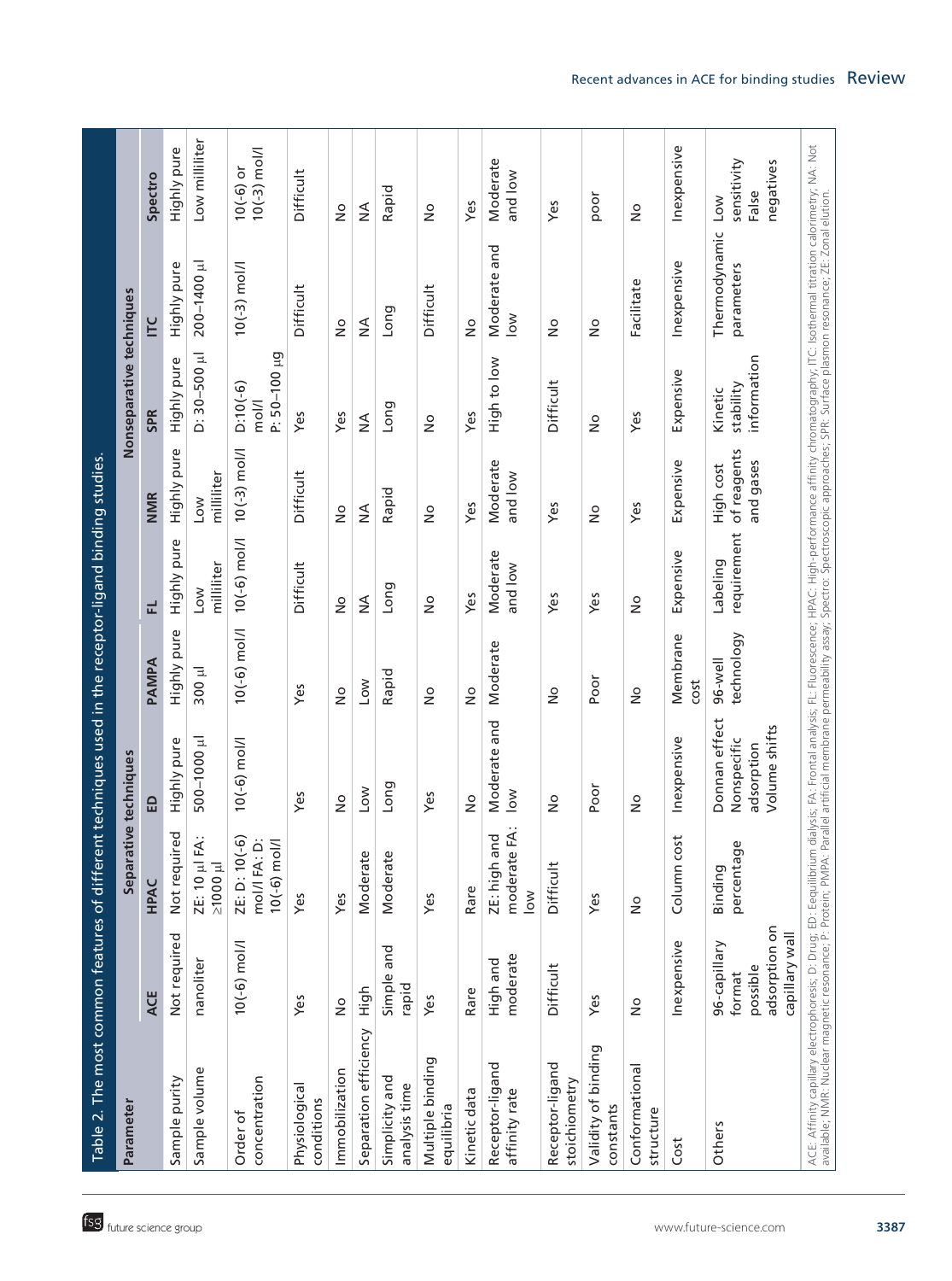cal data. The parameters that could affect the robustness of ACE include the capillary manufacture batch, type of temperature controlling tool and the purity of running buffer constituents.

The race toward automation, miniaturization and parallelization is likely to continue. In this case, the point venue between the experts in ACE with others in sophisticated techniques such as SPR, MS and NMR is the leading step for the future progress in receptorligand studies. Future progress in SPR will follow the current exploratory array based developments of SPR imaging/microscopy. The sensitivity improvements of NMR have recently allowed the study of in-cell protein–ligand interactions, opening the door to the in-cell screening of drugs targeting specific intracellular proteins by NMR spectometry. Therefore, new developments in ACE hyphenated with other techniques are still needed for the study of membrane protein–ligand interactions, especially for structural studies. A lot of efforts in future will probably be dedicated to hyphenate and combine ACE with such techniques. The future holds much exploration for the use of ACE in bioanalysis.

#### Financial & competing interests disclosure

We gratefully acknowledge the financial support by the funding of King AbdulAziz University, Jeddah, Saudi Arabia, provided by AO AlYoubi. The authors have no other relevant affiliations or financial involvement with any organization or entity with a financial interest in or financial conflict with the subject matter or materials discussed in the manuscript apart from those disclosed.

No writing assistance was utilized in the production of this manuscript.

#### Executive summary

- Affinity capillary electrophoresis (ACE) in term of principles, advantages and disadvantages, recent advances and multidiscipline applications are covered.
- Different affinity interactions including protein–drug, protein–metal ion, protein–protein, protein–DNA, protein–carbohydrate, carbohydrate–drug, peptide–peptide, DNA–drug and antigen–antibody are discussed.
- Improvements of ACE in term of precision, rinsing protocols and sensitivity are described.
- The performance of ACE is compared with other techniques such as equilibrium dialysis, parallel artificial membrane permeability assay, high-performance affinity chromatography as well as surface plasmon resonance, ultraviolet spectrophotometry, circular dichroism, nuclear magnetic resonance, Fourier transform infrared, fluorescence and mass spectrometry and isothermal titration calorimetry.
- Significant improvement in ACE validation were reported to get precise, sensitive and robust bioanalytical data.
- The parameters that could affect the robustness of ACE include the capillary manufacture batch, type of temperature controlling tool and the purity of running buffer constituents.
- Successful application of computer simulation programs to support data evaluation is highlighted. The race toward automation, miniaturization and parallelization is likely to continue.
- The point venue between the experts in ACE with others in sophisticated techniques such as SPR, MS and nuclear magnetic resonance is the leading step for the future progress in receptor-ligand studies.
- Therefore, new developments in ACE hyphenated with other techniques are still needed for the study of membrane protein–ligand interactions, especially for structural studies.
- A lot of efforts in future will probably be dedicated to hyphenate and combine ACE with such techniques. The future holds much exploration for the use of ACE in bioanalysis.

## **References**

Papers of special note have been highlighted as: • of interest; •• of considerable interest

- 1 Chu HY, Avila ZL, Biebuyck A *et al.* Use of affinity capillary electrophoresis to measure binding constants of ligands to proteins. *J. Med. Chem.* 35(15), 2915–2917 (1992).
- 2 Heegaard N, Nilsson S, Guzman N. Affinity capillary electrophoresis: important application areas and some recent developments. *J. Chromatogr. B* 715(1), 29–54 (1998).
- Machour N, Place J, Tron F et al. Analysis of virtual two-dimensional gels based upon affinity capillary electrophoresis hyphenated to iontrap-mass spectrometry. *Electrophoresis* 26(7–8), 1466–1475 (2005).
- 4 Alhazmi H,El deeb S,Nachbar M *et al*. Affinity Capillary Electrophoresis (ACE) for fast prediction of protein selectivity to metal ions *J. Biol. Inorg. Chem.* 19 S875–S880 (2014).
- 5 Guijt-van Duijn R, Frank J, Dedem G *et al.* Recent advances in capillary electrophoresis. *Electrophoresis* 21(18), 3905– 3918 (2000).
- 6 El-Hady D, Kühne S, El-Maalia N *et al.* Precision in affinity capillary electrophoresis for drug–protein binding studies. *J. Pharm. Biomed. Anal.* 52(2), 232–241 (2010).
- Precision, which is an important challenging parameter in **ACEvalidation,isdiscussedinthisarticle.**
- 7 Liu X, Dahdouh F, Salgado M *et al.* Recent advances in affinity capillary electrophoresis (2007). *J. Pharm. Sci.* 98, 395–410 (2008).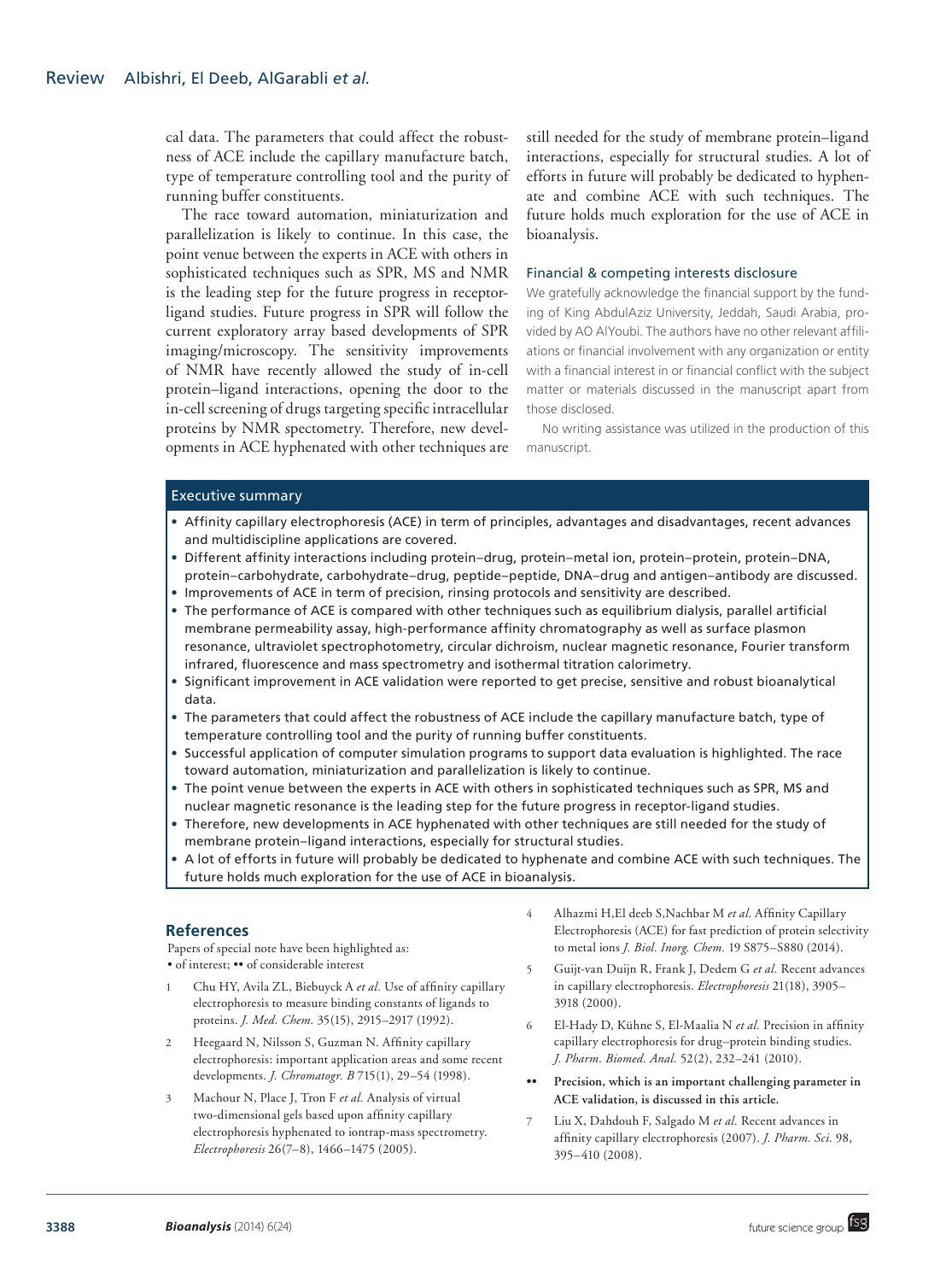- Affinity capillary electrophoresis (ACE) binding parameters are discussed in this article.
- 8 El-Hady D, Albishri H. Hyphenated affinity capillary electrophoresis with a high-sensitivity cell for the simultaneous binding study of retinol and retinoic acid in nanomolars with serum albumins. *J. Chromatogr. B* 911, 180–185 (2012).
- Sensitivity which is an inherited disadvantage of capillary electrophoresis (CE) discussed in this article.
- 9 Xu Y, Redweik S, El-Hady D *et al.* Precise, fast and flexible determination of protein interactions by affinity capillary electrophoresis. Part 3: anions. *Electrophoresis* doi:10.1002/ elps.201300387 (2013) (Epub ahead of print).
- 10 Redweik S, Cianciulli C, Hara M *et al.* Precise, fast and flexible determination of protein interactions by affinity capillary electrophoresis. Part 2: cations. *Electrophoresis* 34(12), 1812–1819 (2013).
- Cation–protein interaction by ACE is studied.
- 11 Lomsadze K, Salgado A, Calvo E *et al.* Comparative NMR and MS studies on the mechanism of enantioseparation of propranolol with heptakis (2,3-diacetyl-6-sulfo)-βcyclodextrin in capillary electrophoresis with aqueous and nonaqueous electrolytes. *Electrophoresis* 32(10), 1156–1163 (2011).
- 12 Vega, D, Lomsadze K, Chankvetadze L *et al.* Separation of enantiomers of ephedrine by capillary electrophoresis using cyclodextrins as chiral selectors: Comparative CE, NMR and high resolution MS studies. *Electrophoresis* 32(19), 2640–2647 (2011).
- 13 Arancibia A, Escandar M. Complexation study of diclofenac withβ-cyclodextrin and spectrofluorimetric determination. *Analyst* 124(12), 1833–1838 (1999).
- 14 Olson T, Srinivasan R, Bjork I *et al.* Binding of high affinity heparin to antithrombin. iii – Stopped flow kinetic-studies of the binding interaction. *J. Biol. Chem.* 256(21), 1073–1079 (1981).
- 15 Schiel J, Hage S. Kinetic studies of biological interactions by affinity chromatography. *J. Sep. Sci.* 32(10), 1507–1522 (2009).
- 16 El-Hady DA, El-Maali NA. Determination of catechin isomers in human plasma subsequent to green tea ingestion using chiral capillary electrophoresis with a high-sensitivity cell. *Talanta* 76(1), 138–145 (2008).
- 17 Claveranne-Lamolèrea C, Aupiaisb J, Lespesa G *et al.* Investigation of uranium–colloid interactions in soil by dual field-flow fractionation/capillary electrophoresis hyphenated with inductively coupled plasma-mass spectrometry. *Talanta* 85(5), 2504–2510 (2011).
- 18 Mironov G, Logie J, Okhonin V *et al.* Comparative study of three methods for affinity measurements: capillary electrophoresis coupled with UV detection and mass spectrometry, and direct infusion mass spectrometry. *J. Am. Soc. Mass Spectrom.* 23(7), 1232–1240 (2012).
- 19 Liu J, Abidb S, Haila M *et al.* Use of affinity capillary electrophoresis for the study of protein and drug interactions. *Analyst* 123(7), 455–1459 (1998).
- 20 Chu Y, Cheng C. Affinity capillary electrophoresis in biomolecular recognition. *Cell. Mol. Life Sci.* 54(7), 663–683 (1998).
- 21 Colton I, Carbeck J, Ro J *et al.* Affinity capillary electrophoresis: a physical organic tool for studying interactions in biomolecular recognition. *Electrophoresis* 19(3), 367–382 (1998).
- 22 El Deeb S, Wätzig H, El-Hady DA. Capillary electrophoresis to investigate biopharmaceuticals and pharmaceutically-relevant binding properties. *Trend Anal. Chem.* 48, 112–131 (2013).
- **Binding properties are discussed in this review.**
- 23 Kaddis J, Mito E, Heintz J *et al.* Flow through partial filling affinity capillary electrophoresis can estimate binding constant of neutral ligands to receptors via competitive assay technique. *Electrophoresis* 24(6), 1105–1110 (2003).
- Zavalenta J, Chinchilla D, Brown A et al. Recent developments in affinity capillary electrophoresis: a review. *Curr. Anal.* 2, 00–00 (2006).
- 25 Zhang L, Wang K, Zhang X. Study of the interaction between fluoroquinolones and human serum albumin by affinity capillary electrophoresis and fluorescence method. *Anal. Chem. Acta* 603(1), 101–110 (2007).
- Kamat B. Study of the interaction between fluoroquinolones and bovin serum albumin. *J. Pharm. Biomed. Anal.* 39(5), 1046–1050 (2005).
- 27 Tanaka Y, Terabe S. Recent advances in enantiomer separation by affinity capillary electrophoresis using proteins and peptides. *J. Biochem. Biophys. Methods* 48(2), 103–116 (2001).
- 28 M-Pla J, M-Biosca Y, Sagrado S *et al.* Fast enantiomeric separation of propranorol by affinity capillary electrophoresis using human serum albumin as chiral selector: application to quality of pharmaceuticals. *Anal. Chim. Acta* 507, 171–178  $(2004)$ .
- Prokhorova A, Shapovalova E, Shpigun O. Chiral analysis of pharmaceuticals by capillary electrophoresis using antibiotics as chiral selectors. *J. Pharm. Biomed. Anal.* 53(5), 1170–1179 (2010).
- Nilsson M, Harang V, Bergstrom M et al. Determination of protein-ligand affinity constants from direct migeration time in capillary electrophoresis. *Electrophoresis* 25(12), 1829–1836  $(2004)$ .
- 31 Haginaka J. Enantiomer separation of drugs by capillary electrophoresis using proteins as chiral selectors. *J. Chromatogr. A* 875(1–2), 235–254 (2000).
- Li Z, Wei C, Zhang Y et al. Investigation of competitive binding of ibuprofen and salicylic acid with serum albumin by affinity capillary electrophoresis. *J. Chromatogr. B* 879(21), 1934–1938 (2011).
- Erim F, Kraak J. Vacancy affinity capillary electrophoresis to study competitive protein –drug binding. *J. Chromatogr. B* 710(1–2), 205–210 (1998).
- Lewis L, Engle L, Pierceall W et al. Affinity capillary electrophoresis for the screening of novel antimicrobial targets. *J. Biomol. Screen.* 9(4), 303–308 (2004).
- 35 Swart C. Metrology for metalloproteins Where are we now, where are we heading? *Anal. Bioanal. Chem.* 405(17), 5697–5723 (2013).
- 36 Mounicoum S, Szpunar J, Lobinski S. Metallomics: the concept and methodology. *Chem. Soc. Rev.* 38(4), 1119–1138 (2009).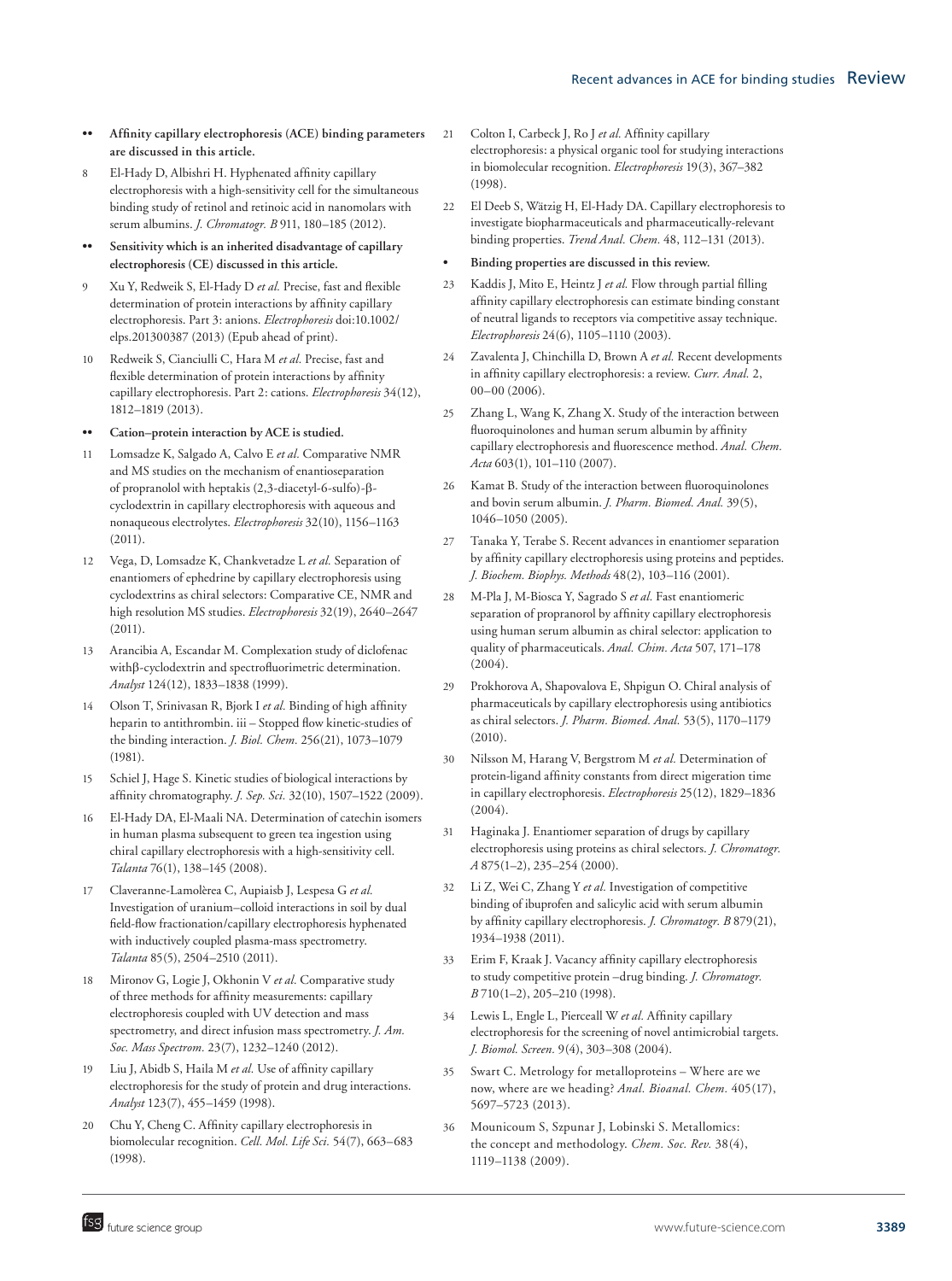- 37 Nelson DL, Cox MM. In: *Lehninger Principles of Biochemistry (4th Edition).* W. H. Freeman, New York, NY, USA 2005.
- 38 Andreini C, Bertini I, Cavallaro G, Holliday G L, Thornton J M. Metal ions in biological catalysis: from enzyme databases to general principles *J. Biol. Inorg. Chem.* 13(8), 1205–1218 (2008).
- 39 Sun H, Chai Z. Metallomics: an integrated science for metals in biology and medicine. *Annu. Rep. Prog. Chem. Sect. A* 106, 20–38 (2010).
- 40 Laure SH. Transport and storage of metals. *J. Inher. Metab. Dis.* 6(Suppl. 1), 9–14 (1983).
- 41 Redweik S, Xu Y, Wätzig H. Precise, fast and flexible determination of protein interactions by affinity capillary electrophoresis. Part 1: performance. *Electrophoresis* 33(22), 3316–3322 (2012).
- Performance of ACE for protein interaction is discussed in **thework.**
- 42 Gudiksen KL, Urbach AR, Gitlin I *et al.* Influence of the Zn(II) cofactor on the refolding of bovine carbonic anhydrase after denaturation with sodium dodecyl sulfate. *Anal. Chem.* 76(24), 7151–7161 (2004).
- 43 Taga A, Maruyama R, Yamamoto Y *et al.* Observation of interaction of human serum components with transferring by affinity capillary electrophoresis. *J. Pharm. Biochem. Anal.* 46(2), 395–398 (2008).
- 44 Malonga H, Neault J, Arakawa H *et al.* DNA interaction with human serum albumin studied by affinity capillary electrophoresis and FTIR spectometry. *DNA Cell Biol.* 25(1), 63–68 (2006).
- 45 Kajiwara H. Affinity capillary electrophoresis of proteins and peptides. *Anal. Chem. Acta* 383, 61–66 (1999).
- 46 Zou D, Zhang D, Liu S *et al.* Interplay of binding stoichiometry and recognition specificity for the interaction of MBD2b protein and methylated DNA revealed by affinity capillary electrophoresis coupled with laser induced fluorescence analysis. *Anal. Chem.* 86(3), 1775–1782 (2014).
- 47 Shen R, Guo L, Zhang Z *et al.* Highly sensitive determination of recombinant human erythropoietin-α in aptamer-based affinity probe capillary electrophoresis with laser-induced fluorescence detection. *J. Chromatogr.* A 1217(35), 5635–5641 (2010).
- 48 Varenne A, Gareil P, Colliec-Jouault S *et al.* Capillary electrophoresis determination of the binding affinity of bioactive sulfated polysaccharides to proteins: Study of the binding properties of fucoidan to antithrombin. *Anal. Biochem.* 315(2), 152–159 (2003).
- Kuhn R, Frei R, Christen M. Use of capillary affinity electrophoresis for the determination of lectin-sugar interaction. *Anal. Biochem.* 218(1), 131–135 (1994).
- 50 Gotti R, Parma B, Spelta, *et al.* Affinity capillary electrophoresis in binding study of antithrombin to heparin from different sources. *Talanta* 105, 366–371 (2013).
- 51 Lemesle-Lamache V, Taverna M, Wouessldjewe D *et al.* Determination of the binding constant of salbutamol to unmodified and ethylated cyclodextrins by affinity capillary electrophoresis. *J. Chromatogr. A* 735, 321–331 (1996).
- 52 Darwish K, Mrestani Y, Neubert R. Study of the interaction between sugammadex and penicillins using affinity capillary electrophoresis. *Chromatographia* 76, 1767–1771 (2013).
- 53 Danel C, Azaroual N, Brunel A *et al.* Study of the complexation of risperidone and 9-hydroxyrisperidone withcyclodextrin hosts using affinity capillary electrophoresis and 1H NMR spectometry. *J. Chromatogr. A* 1215(1–2), 185–193 (2008).
- 54 Lal Mohan K, Harumi T, Yukiharu M *et al.* Estimation of binding constants of peptide nucleic acid and secondarystructured DNA by affinity capillary Electrophoresis. *Anal. Chem.* 84(12), 5204–5209 (2012).
- 55 Kazuki S, Mamiko N, Takaaki M *et al.* Screening methodology for discovery of inhibitory peptides against pathogenic proteins using a plug-plug affinity capillary electrophoresis technique. *Peptide Science* 47, 287 (2010).
- 56 Zavalenta J, Chinchilla D, Martinez K *et al.* Multiple injection affinity capillary electrophoresis to examine binding constant between glycopeptides antibiotics and peptides. *J. Chromatogr. A* 1105(1–2), 59–65 (2006).
- 57 Silverio C, Plazas A, Moran J *et al.* Determination of binding constant between Teicoplanin and D-Ala-D-Ala terminus peptides by affinity capillary electrophoresis. *J. Liq. Chromatogr. Rel. Technol.* 25, 1677–1691 (2002).
- 58 Caladwell G, McDonnell P, Masucci J *et al.* Using affinity capillary electrophoresis to study the interaction of the extracellular binding domain of erythropoietin receptor with peptides. *J. Biochem. Bioph. Meth.* 40(1–2), 17–25 (1999).
- 59 Heegard N, Hansen B, Svejgaard A *et al.* Interaction of the human class II major histocompatibility complex protein HLA-DR4 with a peptide ligand demonstrated by affinity capillary electrophoresis. *J. Chromatogr. A* 781(1–2), 91–97 (1997).
- 60 He X, Li D, Liang A *et al.* Interaction between netropsin and double stranded DNA in capillary zone electrophoresis and affinity capillary electrophoresis. *J. Chromatogr. A* 982(2), 285–291 (2002).
- 61 Lin S, Tasi J, Hsu S. Characterization of polyclonal antihapten antibody by affinity capillary electrophoresis. *Anal. Biochem.* 284(2), 422–426 (2000).
- 62 Lin S, Hsiao I-Y, Hsu S. Determination of the dissociation constant of phosvitin-antiphosphoserine interaction by affinity capillary electrophoresis. *Anal. Biochem.* 254(1), 9–17 (1997).
- 63 Guzman N, Stubbs R, Phillips T. Determination of inflammatory biomarkers by immune affinity capillary electrophoresis. *Anal. Biochem.* 3(1), 29–37 (2006).
- 64 Lloyd D, Wätzig H. Sodium dodecyl sulfate solution is an effective between-run rinse for capillary electrophoresis of samples in biological matrices. *J. Chromatogr. B Biomed. Appl.* 663(2), 400–405 (1995).
- 65 Martinez-Gomez MA, Carril-Aviles MM, Sagrado S *et al.* Characterization of antihistamine-human serum protein interactions by capillary electrophoresis. *J. Chromatogr. A* 1147(2), 261–269 (2007).
- 66 Yu X, Zhao P, Zhang W *et al.* Screening of phage displays human liver cDNA library against dexamethasone. *J. Pharm. Biomed. Anal.* 45(5), 701–705 (2007).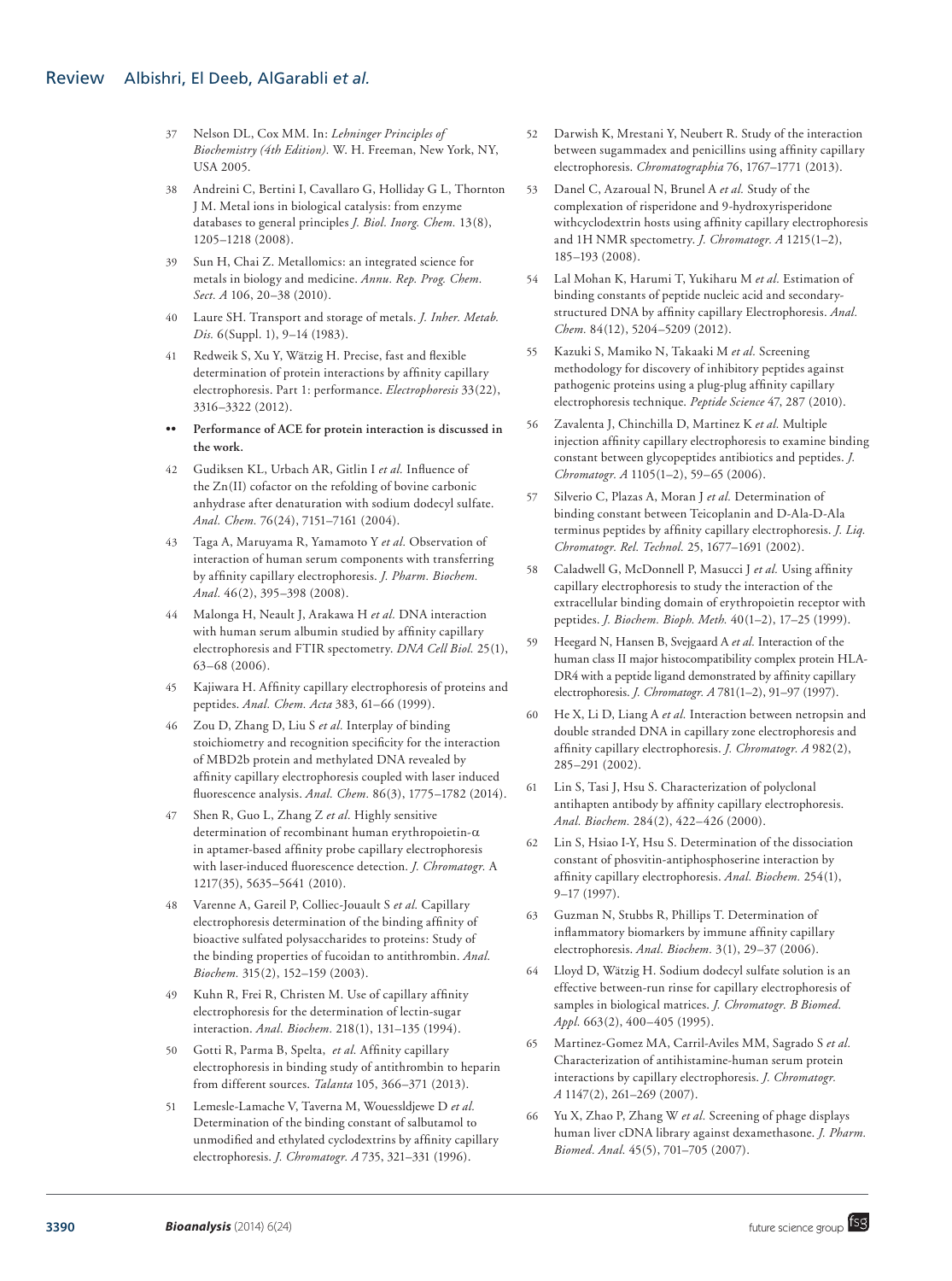- 67 Szilagyi A, Bonn GK, Guttman A. Capillary gel electrophoresis analysis of G-quartet forming oligonucleotides used in DNA-protein interaction studies. *J. Chromatogr. A* 1161(1–2), 15–21 (2007).
- 68 Zaveleta J, Chinchilla D, Ramirez A *et al.* Partial filling multiple injection affinity capillary electrophoresis (PFMIACE) to estimate binding constants of receptors to ligands. *Talanta* 71, 192–201 (2007).
- 69 Zhao S, Yuan H, Xiao D. Optical fiber light-emitting diodeinduced fluorescence detection for capillary electrophoresis. *Electrophoresis* 27(2), 461–467 (2006).
- 70 Ban E, Song E. Recent developments and applications of capillary electrophoresis with laser-induced fluorescence detection in biological samples. *J. Chromatogr. B* 929, 180–186 (2013).
- 71 Zhou W, Tomer K, Khaledi M. Evaluation of the binding between potential anti-HIV DNA based drugs and viral envelope glycoprotein gp120 by capillary electrophoresis with laser-induced fluorescence detection. *Anal. Biochem.* 284(2), 334–341 (2000).
- 72 Vegvari A, Wetterhall M, Bergquist J. Technologies interfacing capillary electrophoresis to mass spectrometry (Chapter 10). In: *Proteomics and Peptidomics – Technology Developments Driving Biology, Comprehensive Analytical Chemistry.* Marko-Varga G. (Ed.). Wilson & Wilson, Elsevier, Amsterdam, The Netherlands, 447–484 (2005).
- 73 Sinz A. Investigation of protein-ligand interactions by mass spectrometry. *Chem. Med. Chem.* 2(4), 425–431 (2007).
- 74 Gingras A, Gstaiger M, Raught B *et al.* Analysis of protein complexes using mass spectrometry. *Nat. Rev. Mol. Cell Biol.* 8(8), 645–654 (2007).
- 75 Ferguson P, Kuprowski M, Boys B *et al.* 2009 Protein folding and protein-ligand interactions monitored by electrospray mass spectrometry. *Curr. Anal. Chem.* 5, 186–204 (2009).
- 76 Chen Z, Weber S. Determination of binding constants by affinity capillary electrophoresis, electrospray ionization mass spectrometry and phase-distribution methods. *Trends Anal. Chem.* 27(9), 738–748 (2008).
- 77 Song M, Zhang Y, Li T *et al.* Highly sensitive detection of human thrombin in serum by affinity capillary electrophoresis/laser-induced fluorescence polarization using aptamersas probes. *J. Chromatogr. A* 1216(5), 873–878 (2009).
- 78 Yang P, Whelan R, Jameson E *et al.* Capillary electrophoresis and fluorescence anisotropy for quantitative analysis of peptide−protein interactions using JAK2 and SH2-Bβ as a model system. *Anal. Chem.* 77(8), 2482–2489 (2005).
- 79 Wan Q, Le X. Fluorescence polarization studies of affinity interactions in capillary electrophoresis. *Anal. Chem.* 71(19), 4183–4189 (1999).
- 80 Wan Q, Le X. Studies of protein-DNA interactions by capillary electrophoresis/ laser-induced fluorescence polarization. *Anal. Chem.* 72(22), 5583 (2000).
- 81 Lea WA, Simeonov A. Fluorescence polarization assays in small molecule screening. *Expert Opin. Drug Discov.* 6(1), 17–32 (2011).
- 82 Lin Z, Sun X, Hu W *et al.* Sensitive determination of positional isomers of benzenediols in human urine by boronate affinity capillary electrophoresis with chemiluminescence detection. *Electrophoresis* 35(7), 993–999 (2014).
- 83 Zhang X, Zhang J, Wu X *et al.* Light-emitting-diode-induced chemilumenescence detection for capillary electrophoresis. *Electrophoresis* 30(11), 1937–1942 (2009).
- 84 Mangru S, Harrison D. Chemiluminescence detection in integrated post separation reactors for microchipbased capillary electrophoresis and affinity capillary electrophoresis. *Electrophoresis* 19, 2301–2307 (1998).
- 85 Huhn C, Ramautar R, Wuhrer M *et al.* Relevance and use of capillary coatings in capillary electrophoresis-mass spectrometry. *Anal. Bioanal. Chem.* 396(1), 297–314 (2010).
- 86 Desiderio C, Rossetti DV, Iavarone F, Messana I, Castagnola M. Capillary electrophoresis-mass spectrometry: recent trends in clinical proteomics. *J. Pharm. Biomed. Anal.* 53(5), 1161–1169 (2010).
- 87 Ramautar R, Somsen GW, de Jong GJ. CE-MS for metabolomics: developments and applications in the period 2010–2012, *Electrophoresis* 34(1), 86–98 (2013).
- 88 Ramautar R, Heemskerk AAM, Hensbergen PJ *et al.* CE-MS for proteomics: advances in interface development and application. *J. Proteomics* 75(13), 3814–3828 (2012).
- 89 Sun J, He B, Liu Q *et al.* Characterization of interactions between organotin compounds and human serum albumin by capillary electrophoresis coupled with inductively coupled plasma mass spectrometry. *Talanta* 93, 239–24 (2012).
- 90 Claveranne-Lamolèrea C, Aupiaisb J, Lespesa G *et al.* Investigation of uranium–colloid interactions in soil by dual field-flow fractionation/capillary electrophoresis hyphenated with inductively coupled plasma-mass spectrometry. *Talanta* 85(5), 2504–2510 (2011).
- 91 Danger G, Pascal R, Cottet H. On-line sample stacking of peptides in capillary electrophoresis for the study of prebiotic reactions between -dialkylated amino acids and amino acid N-carboxyanhydrides. *J. Chromatogr.* A 1216, 5748–5754 (2009).
- 92 Shihabi Z. Stacking in capillary zone electrophoresis. *J. Chromatogr. A* 902(1), 107–117 (2000).
- 93 Liao HW, Lin SW, Wu UI *et al.* Rapid and sensitive determination of posaconazole in patient plasma by capillary electrophoresis with field-amplified sample stacking. *J. Chromatogr. A* 1226, 48–54 (2012).
- 94 Dziomba S, Kowalski P, Baczek T. Field-amplified sample stacking–sweeping of vitamins B determination in capillary electrophoresis. *J. Chromatogr. A* 1267, 224–230 (2012).
- 95 Beckers J, Bocek P. Sample stacking in capillary zone electrophoresis: principles, advantages and limitations. *Electrophoresis* 21(14), 2747–2767 (2000).
- 96 Chien R. Sample stacking revisited: a personal perspective. *Electrophoresis* 24(3), 486 (2003).
- 97 Lin C, Kaneta T. On-line sample concentration techniques in capillary electrophoresis: velocity gradient techniques and sample concentration techniques for biomolecules. *Electrophoresis* 25(23–24), 4058–4073 (2004).